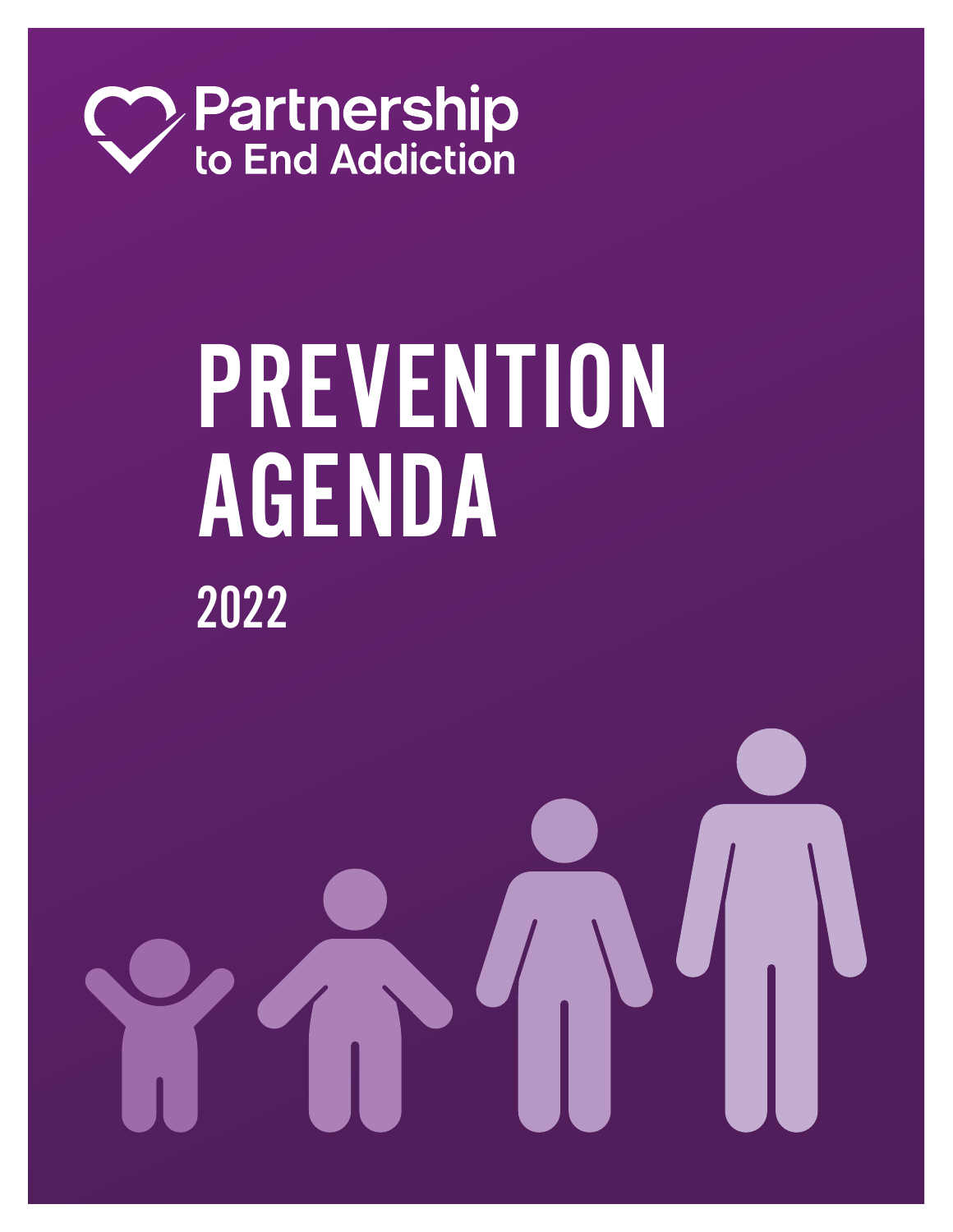### <span id="page-1-0"></span>TABLE OF CONTENTS

#### 03 [INTRODUCTION](#page-2-0)

- [06 ADOPT AN EARLIER AND BROADER APROACH](#page-5-0)  [TO SUBSTANCE USE PREVENTION](#page-5-0)
- [11 PROTECT YOUTH FROM](#page-10-0)  [LEGAL ADDICTIVE SUBSTANCES](#page-10-0)
- [13 REFORM SYSTEMS OF CARE](#page-12-0)  [TO BE FAMILY-SERVING](#page-12-0)
- [17 REDUCE DISPARITIES AND](#page-16-0)  [PROMOTE EQUITY IN PREVENTION](#page-16-0)
- 21 [CONCLUSION](#page-20-0)
- 22 [ENDNOTES](#page-21-0)

**Tip:** Clicking the document title (below) on any page will return you to this Table of Contents.

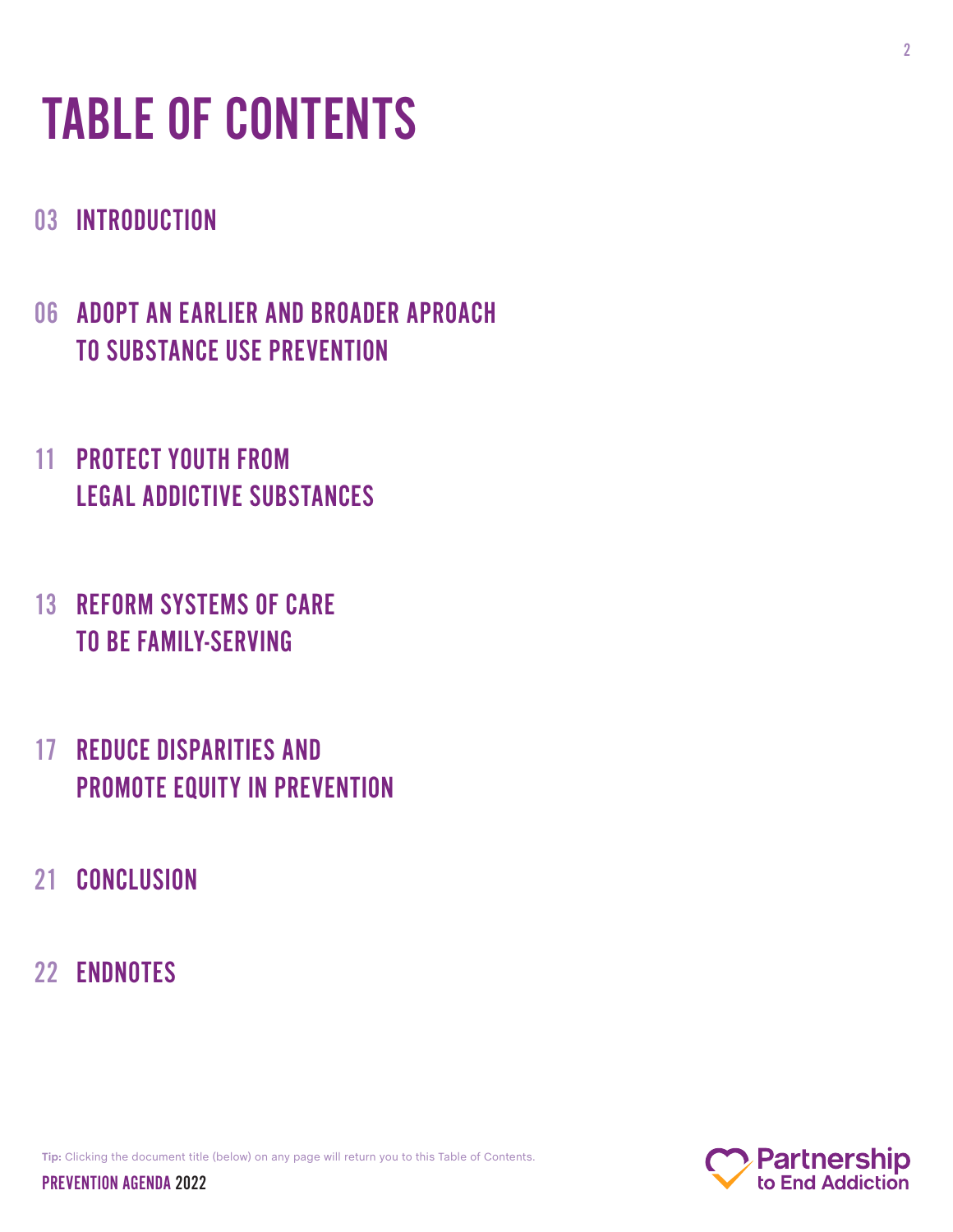## <span id="page-2-0"></span>INTRODUCTION

Substance use prevention, along with treatment and recovery support, is perhaps the most critical component of the public health approach needed to transform how our nation addresses addiction. There is strong scientific research supporting prevention programs and policies in reducing the burden of both disease and economic costs of substance use and addiction.<sup>1</sup> Every dollar spent on effective school-based prevention programs yields an estimated 18 dollars in savings related to crime, lost productivity, and health care.<sup>[2](#page-21-0)</sup>

Despite research showing us that addiction is preventable, and widespread agreement about the importance of prevention, our country continues to under-invest in comprehensive, commonsense, and sustainable prevention strategies. This leaves us in the repeated and tragic position of having to respond in an urgent and costly fashion to addiction crises such as the recent vaping, ongoing opioid, and emerging stimulant epidemics.

Years of research have shown that effective prevention strategies are those that reduce risk factors and bolster protective factors that contribute to or protect against negative outcomes such as substance use, mental health problems, school drop-out, and involvement with the juvenile justice system. Current evidence-based prevention strategies are necessary, but not sufficient. They primarily target the individual child, rather than parents, families, and communities. They typically begin in late middle school or high school, rather than in early childhood when the roots of risk and resilience are planted. They focus mostly on risk reduction, rather than on promoting health and resilience. They address only a small portion of individual factors associated with substance use, rather than the broader social determinants of risk and protection that are essential for achieving significant, equitable, and sustainable outcomes.

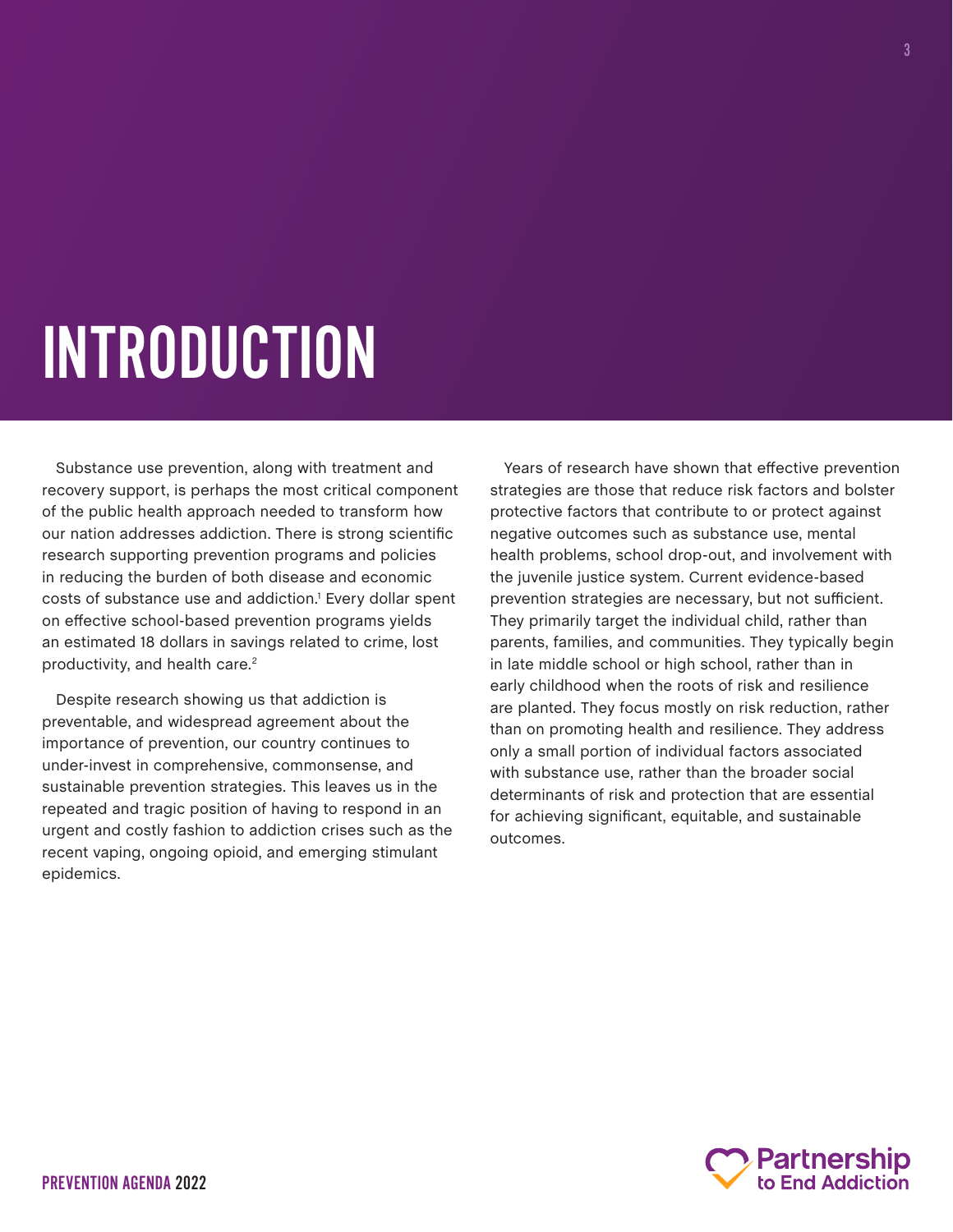**To effectively prevent addiction, we must fundamentally rethink our approach.** We must promote child, family, and community health; look beyond the traditional targets of substance use prevention; collaborate with and learn from others in the child health and development fields; and break down silos between related but disparate substance use prevention and child health promotion efforts. To achieve healthy development for a broader population of children, prevention must begin earlier, be better integrated and coordinated across domains of influence in a child's life, and be expanded to include initiatives that promote health and resilience rather than merely avert negative outcomes like substance use.

Implementing effective prevention will require the collective effort of families, communities, schools, and health care providers; professionals in the juvenile justice and child welfare systems; and local, state, and federal policymakers, all of whom shape the factors that contribute to substance use and other unhealthy behaviors.

**Given their critical importance in substance use prevention, supporting and empowering families and communities is our guiding principle.** Our work and our priorities for transforming prevention directly and indirectly support and empower families and communities to surround children with healthy and caring adult relationships. Our services help families, schools, and communities protect children by providing researchbased information and resources. Our research and policy work also support families and communities by reducing the external factors that compete with and impede their efforts to promote child health and prevent substance use and by improving access to, and the quality of, interventions for individuals with substance use disorder. Our systems reform work seeks to ensure families, schools, and communities are better supported and empowered by the systems with which they interact.

While families are critical, it does not mean that they, alone, are responsible for preventing substance use. Prevention can only succeed if it addresses societal, cultural, and structural supports and barriers to positive development and healthy parenting. It is not reasonable to expect prevention initiatives to help parents be warmer and more nurturing if the broader environmental contexts in which parents exist do not support and reward these practices.

Admittedly, the changes that are needed to transform how our nation prevents addiction are many and can feel daunting. Implementing these changes will require substantial shifts in how we think about addiction and prevention, how we allocate funds, and how our education, health, child welfare, and criminal justice systems operate. But we believe recent interest in and attention to the broader pressing needs of children and families place us at a pivotal moment to change the approach to preventing substance use and addiction. Importantly, these changes will also help to more effectively prevent a number of other negative outcomes that share the same risk and protective factors.

Below are the priorities that we believe are essential for transforming the way our nation addresses prevention. Many of these priorities are cross-cutting and all aim to advance the principle of supporting and empowering families and communities. These do not represent all of the necessary changes but rather those that are priorities for our organization and where we've already begun or plan to undertake specific work. We've included links to additional information and resources.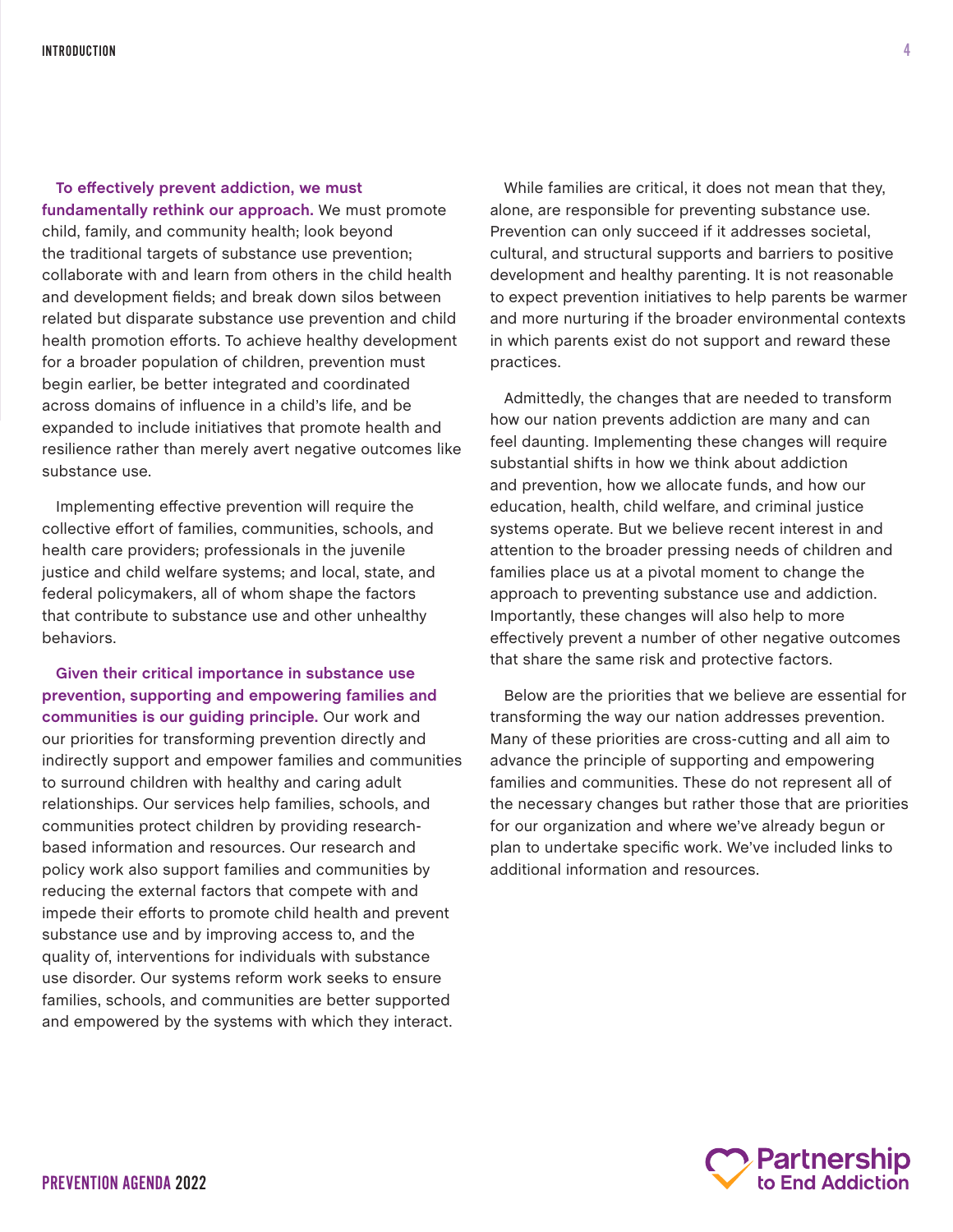### OUR SERVICES:

We have a number of science- and research-backed resources and services to help parents prevent their child from using addictive substances and to intervene early if they suspect or discover their child using substances.



Our bilingual English/ Spanish [Helpline](https://drugfree.org/article/get-one-on-one-help/) [specialists](https://drugfree.org/article/get-one-on-one-help/) are trained to talk to parents about how to have effective prevention discussions.



We offer [Help & Hope](https://drugfree.org/get-help-hope-by-text/) [by Text,](https://drugfree.org/get-help-hope-by-text/) providing tailored text messages to educate parents on substance use prevention.



Our [Substance Use](https://drugfree.org/substance-use-risk-assessment/) [Risk Assessment](https://drugfree.org/substance-use-risk-assessment/) is a tool to help parents understand their children's risk for developing substance use and strategies to mitigate those risks.



We offer [e-learning](https://drugfree.org/skill-building/) [online services](https://drugfree.org/skill-building/) to help parents understand how to use behavior management techniques to prevent/ mitigate substance use.



Our website provides [resources](https://drugfree.org/prevention-and-taking-action-early/) on a broad range of prevention-related topics, including communication and parenting skills.



We developed playbooks for parents of [pre-teens](https://drugfree.org/wp-content/uploads/2022/01/Parents-for-Tweens-Playbook-062821.pdf) and [teens](https://drugfree.org/wp-content/uploads/2022/01/Playbook-for-Parents-of-Teens-062821.pdf) on prevention.



We also offer resources for Spanish speakers at [Detectarlo Temprano](https://drugfree.org/recursos-en-espanol/prevencion-y-accion-temprana/).

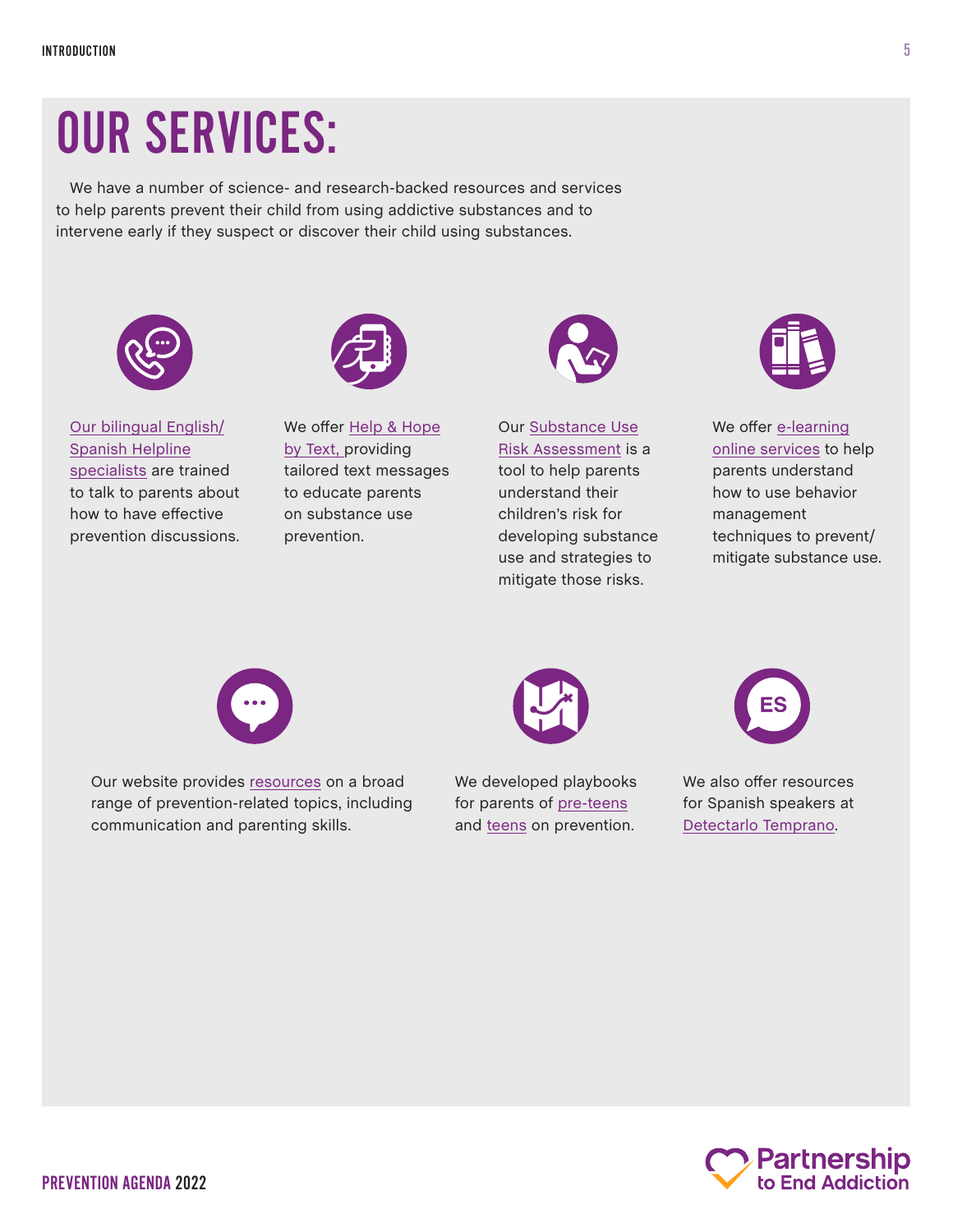### <span id="page-5-0"></span>ADOPT AN EARLIER AND BROADER APPROACH TO SUBSTANCE USE PREVENTION

#### START PREVENTION EFFORTS EARLY

Most prevention research and initiatives have concentrated on the adolescent years, when risk behaviors are most likely to manifest. However, research has made it increasingly clear that the broader social determinants of risk – the environmental conditions in which we live that affect our health across the lifespan – appear earlier in life and influence the trajectory of a child's development and path toward or away from substance use and other health risk behaviors.

One of the most powerful reasons for an earlier approach to prevention that accounts for social determinants of risk is the growing body of research on the long-term effects on adolescent substance use and other adverse outcomes of prenatal exposure to substances, parental substance misuse or mental health problems, and other adverse childhood experiences (ACEs).[3](#page-21-0) This work shows that risk factors present in adolescence often suggest that a child has been exposed to other risk factors in the past. Therefore, while targeting adolescent risk factors is a vital component

of substance use prevention, it is not sufficient, as such interventions must contend with lengthy and complex neurobiological and social developmental processes that have already taken place. By beginning prevention earlier in development, we can target foundational risk factors before they are entrenched and compounded. Intervening earlier and more broadly can interrupt potential risk pathways, move children towards protective pathways, and create a better foundation for substance use prevention and health promotion in adolescence and beyond.

Prevention efforts should begin in the prenatal period when the building blocks of child health and resilience emerge. Prevention during this stage should center on identifying and treating parental substance use and mental health disorders and providing parents with education and support to reinforce positive parenting practices once the child is born. Developmentallyinformed prevention efforts should then continue throughout the child's lifespan and should be reinforced in adolescence, which remains a critical life stage for preventing substance use.

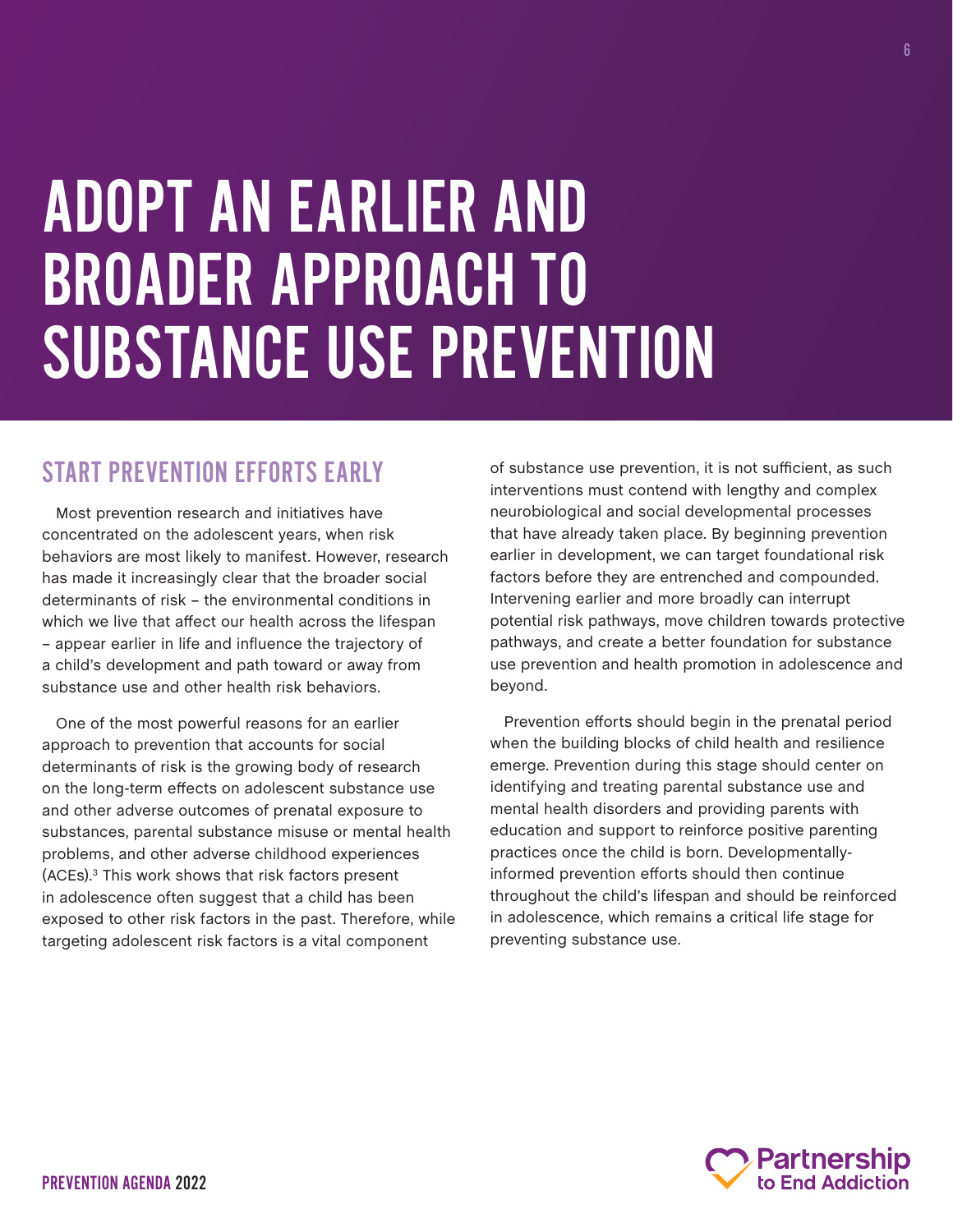#### <span id="page-6-0"></span>FOCUS SUBSTANCE USE PREVENTION ON HEALTHY DEVELOPMENT

To better reflect the research on the effects of adverse and positive childhood experiences and neuroscientific evidence on the importance of social and structural determinants of health for brain development, we need to shift away from a narrow focus on substance use prevention and more broadly focus on bolstering healthy development. This approach focuses on reducing risk

factors, including ACEs, and bolstering protective factors that build resilience, or the ability to respond to life challenges in a healthy and productive way. These risk and protective factors contribute to or protect against negative outcomes, including substance use, mental health problems, school drop-out, involvement with the juvenile justice system, and suicide.<sup>[4](#page-21-0)</sup>

#### CAPITALIZE ON THE CURRENT POLICY CLIMATE TO IMPLEMENT AN EARLIER AND BROADER APPROACH

Implementing an earlier and broader approach will require including people and interventions that, while seemingly have little direct connection to substance use, play a significant and foundational role in protecting young people from substance use and addiction. These include alleviating stress on families to facilitate healthy childhood development, such as by: reducing poverty; ensuring income security and housing stability; offering quality child care and paid family leave; promoting neighborhood safety, child nutrition, and educational opportunities; and guaranteeing health insurance for behavioral health so that children don't grow up in a household scarred by untreated addiction and mental illness. Even small improvements in the many social determinants of a family's addiction prevention.<sup>[6](#page-21-0)</sup> health and welfare can successfully shift the course of a child's life, including their risk for substance use and addiction. Recent research demonstrated that providing cash payments to families in poverty was associated with greater brain activity among their infants.<sup>[5](#page-21-0)</sup>

While in years past, tackling poverty, trauma, and mental illness might have sounded like an unattainable wish list for the specific goal of reducing addiction in this country, it is no longer as daunting as it once seemed. Legislation passed in response to the COVID-19 pandemic, including the [Families First Coronavirus Response Act,](https://www.kff.org/coronavirus-covid-19/issue-brief/the-families-first-coronavirus-response-act-summary-of-key-provisions/)

the [Coronavirus Aid, Relief, and Economic Security Act](https://www.kff.org/coronavirus-covid-19/issue-brief/the-coronavirus-aid-relief-and-economic-security-act-summary-of-key-health-provisions/)  [\(CARES Act\),](https://www.kff.org/coronavirus-covid-19/issue-brief/the-coronavirus-aid-relief-and-economic-security-act-summary-of-key-health-provisions/) the [Consolidated Appropriations Act](https://www.congress.gov/116/bills/hr133/BILLS-116hr133enr.pdf), and the [American Rescue Plan Act](https://www.whitehouse.gov/american-rescue-plan/), and ongoing discussions around the [Build Back Better Framework](https://www.whitehouse.gov/build-back-better/), place us in a historical moment of government attention to the importance of investing in many of the early social determinants of health. This includes allocating more resources to improving child mental health and education; reducing child poverty; and securing families' income, food, and housing stability. This moment allows us an unprecedented opportunity to improve prevention efforts and their outcomes through initiatives that traditionally seemed to be beyond the scope of substance use and

Knowing what we know about the proximal and distal causes of substance use and addiction, there is little doubt that the success of these efforts will have measurable and positive downstream effects on youth substance use risk. Substance use prevention should be a key target of these initiatives and we should not miss the opportunity to track and demonstrate their impact on the short- and long-term effects on youth substance use. Deliberately measuring and tracking changes in the prevalence of known risk factors for substance use among youth can help to establish an evidence base for expanding traditional

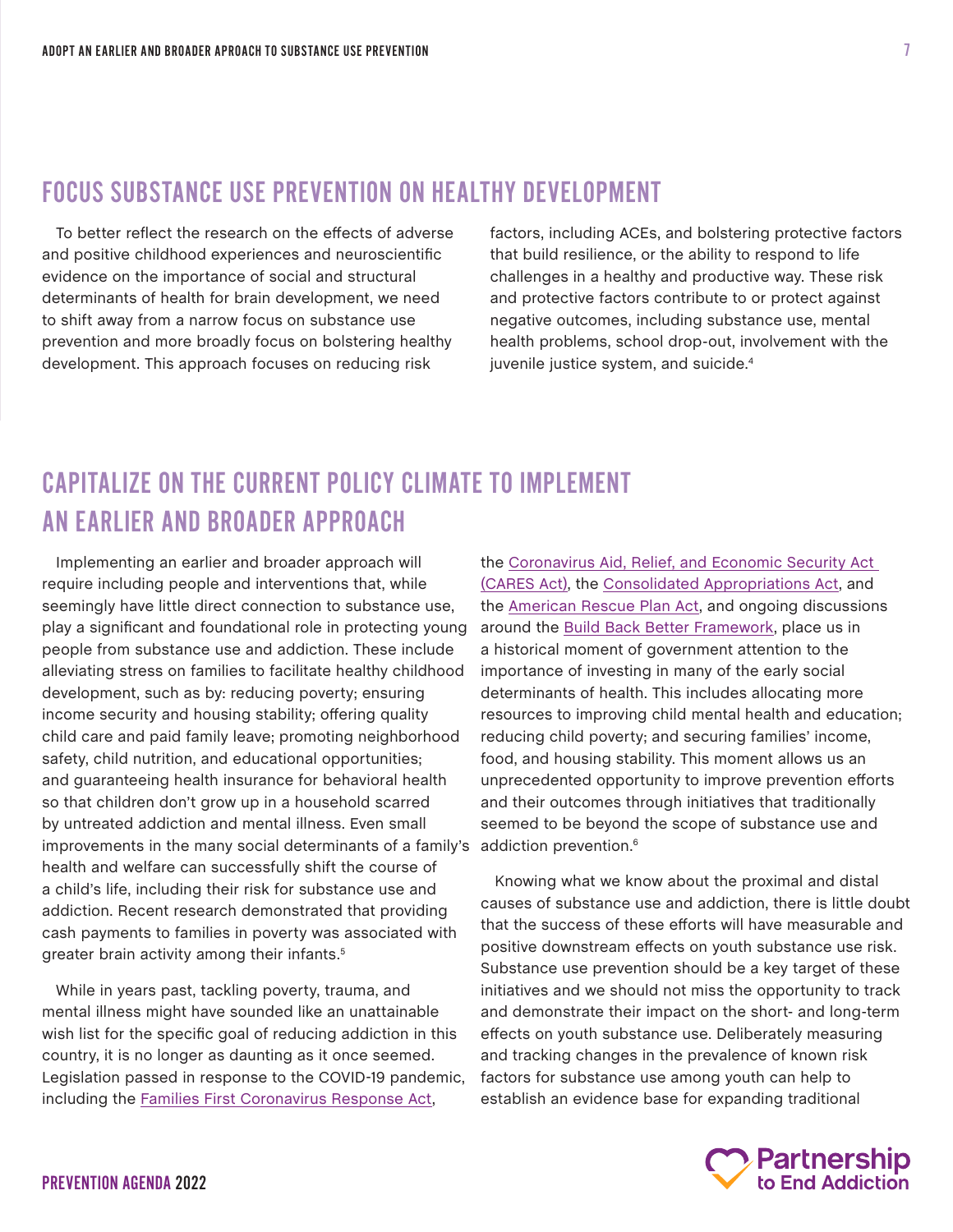prevention efforts.

#### IMPROVE COLLABORATION AND COORDINATION BETWEEN CHILDHOOD DEVELOPMENT ORGANIZATIONS AND SUBSTANCE USE PREVENTION EFFORTS

Adopting an earlier and broader approach will help break down the longstanding silos around the field of substance use prevention by encouraging collaboration with those in other fields, such as early childhood development, poverty reduction, nutrition, child welfare, and others that have a direct impact on youth health and resilience. Substance use prevention professionals should work collaboratively with the many national and community-based organizations that are engaged in healthy youth development to share resources and address the determinants of health and risk that affect substance use and a broad range of other adverse outcomes.

Due to silos in research and programming, a wealth of knowledge belonging to organizations and fields of study that specialize in early development is largely unrecognized and underutilized in the substance use prevention field; welcoming their tools and resources could greatly benefit the cause of substance use prevention. **It is essential that we collaborate with others working to mitigate larger policy and systemic problems that increase children's vulnerability to adverse experiences and ultimately contribute to substance use.** Doing so, while continuing to rely on existing substance use prevention research and practices, will forge a path forward for a coordinated and comprehensive effort to improve the health of young people and prevent behaviors that compromise their health.

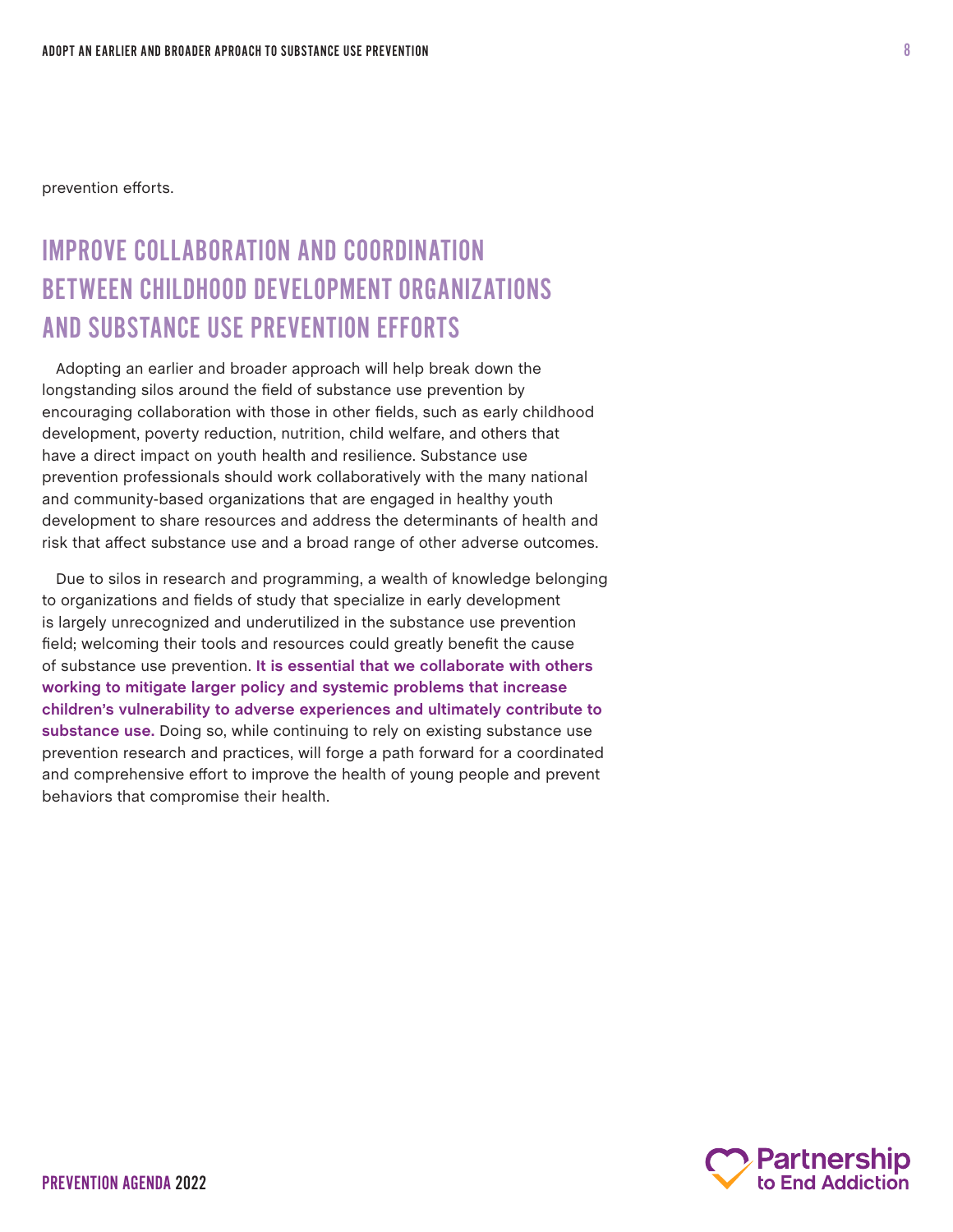#### PARTNERSHIP'S ACCOMPLISHMENTS IN ADOPTING AN EARLIER AND BROADER APPROACH TO PREVENTION

- Published a white paper, [Rethinking Substance Use](https://drugfree.org/reports/rethinking-substance-use-prevention-an-earlier-and-broader-approach/)  [Prevention: An Earlier and Broader Approach](https://drugfree.org/reports/rethinking-substance-use-prevention-an-earlier-and-broader-approach/).
- Educated and informed policymakers about the need for an earlier and broader approach and how it can be facilitated in the current policy climate.
	- Included specific recommendations for policymakers in [Rethinking Substance Use](https://drugfree.org/reports/rethinking-substance-use-prevention-an-earlier-and-broader-approach/)  [Prevention](https://drugfree.org/reports/rethinking-substance-use-prevention-an-earlier-and-broader-approach/) white paper.
	- Outlined the potential impact of recent legislation to address social determinants of health on youth substance use in a [blog](https://www.healthaffairs.org/do/10.1377/hblog20210607.239986/full/) published by Health Affairs.
	- Shared the importance of tracking the impact of policies addressing social determinants of health on youth substance use in response to requests for information from the Senate Finance Committee.
	- Co-hosted a Congressional [briefing,](https://www.youtube.com/watch?v=oK7zTdmZt9c) "Presenting New Directions in Substance Use Prevention," in which experts discussed a growing body of research demonstrating the need for an earlier and broader approach to substance use prevention, as well as how the current policy landscape can facilitate implementation of this new approach.
	- Featured interview in an American Psychological Association Monitor on Psychology article, [A Stronger Case for Early Substance Use](https://www.apa.org/monitor/2022/03/news-substance-use-prevention)  [Prevention](https://www.apa.org/monitor/2022/03/news-substance-use-prevention), about this issue.
- Launched [Raising Resilient Kids,](https://drugfree.org/resilientkids/) an initiative to protect young people's health and nurture safe and supportive families and communities. This initiative is comprised of a webinar featuring national leaders in youth development and children's health and a free, downloadable guide for parents on raising resilient kids.
- Created telehealth/online/text-messaging services for parent education and [resources](https://drugfree.org/prevention-and-taking-action-early/) on prevention, communication, and parenting skills in English and Spanish.
- Initiated projects aimed at addressing the earliest risk factors for substance use, perinatal and postnatal parental substance use, via evidence-based prevention messaging.
	- [Home Visitation Enhancing Linkages Project](https://drugfree.org/article/digital-screening-and-brief-intervention-for-substance-use-in-pregnant-and-postpartum-women/
)  [\(HELP\)](https://drugfree.org/article/digital-screening-and-brief-intervention-for-substance-use-in-pregnant-and-postpartum-women/
), designed to develop and test a digital, confidential screening and brief intervention tool for alcohol and drug use for expectant mothers/families engaged in home visiting programs. This program also serves to bridge the gap and break down silos between the substance use and early childhood development fields.
	- [BabySTEPs \(Supportive Texts to Empower](https://drugfree.org/babysteps/)  [Parents\),](https://drugfree.org/babysteps/) a micro-randomized clinical trial that is pilot testing text message-based interventions for postpartum risky drinking. The goals are to understand the factors that affect a mother's risk of drinking in the postpartum period and to develop message content based on those factors to increase self-efficacy and parenting confidence.

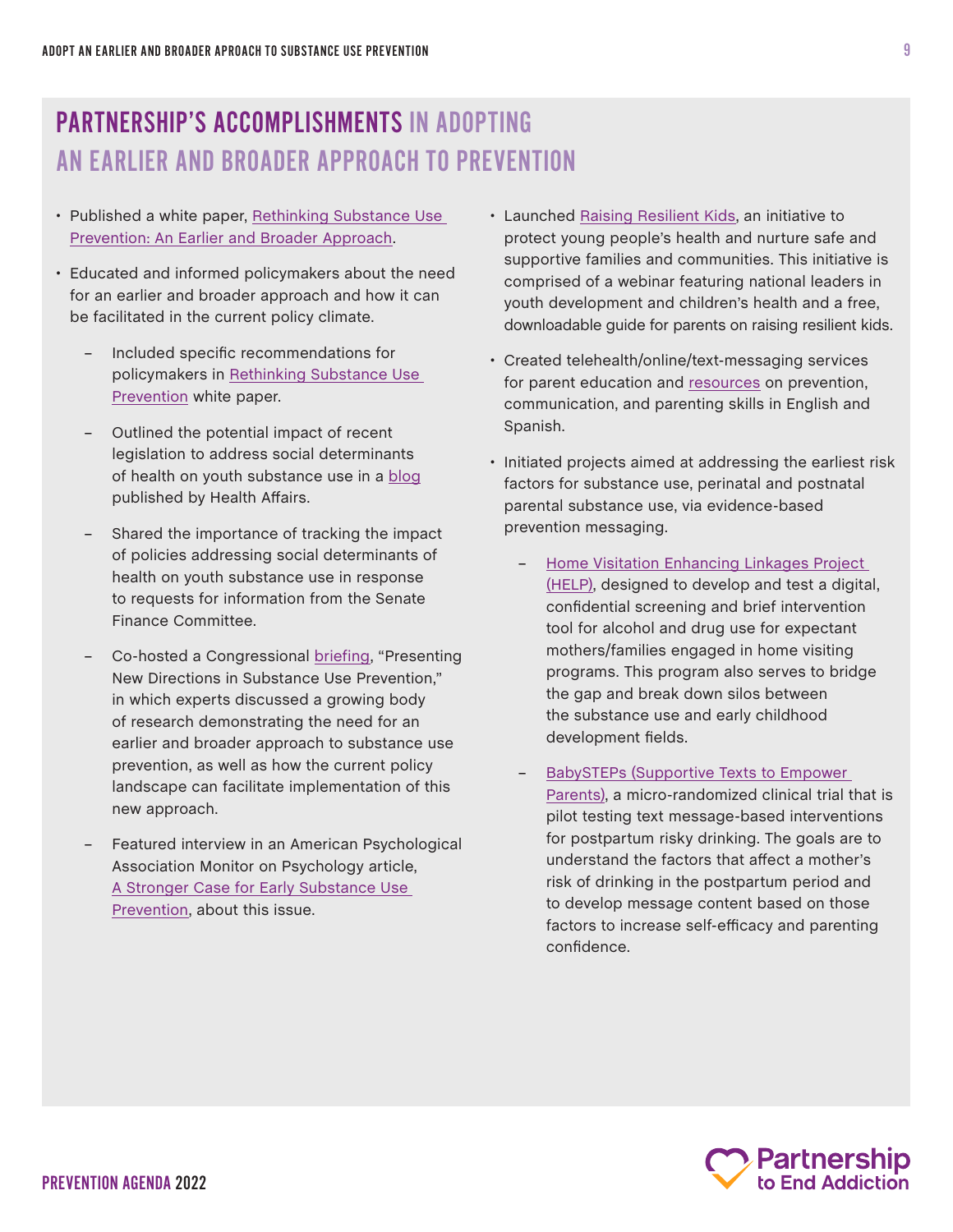#### PARTNERSHIP'S AGENDA TO PROMOTE ADOPTION OF AN EARLIER AND BROADER APPROACH TO PREVENTION

- Elevate policies that promote healthy youth development by supporting and empowering families to implement effective prevention and advocate for health-promoting policies.
- Identify and partner with other groups working in healthy youth development to explore potential areas for collaboration around shared priorities.
- Educate and inform policymakers about the need to break down current silos in substance use prevention, child mental health, and healthy child development work and encourage collaboration between these fields and among the various government agencies responsible for funding these efforts.
- Educate and inform policymakers about the need to increase prevention funding and fund comprehensive prevention initiatives.
- Educate and inform policymakers about the need for prevention research on the best ways to implement an earlier and broader approach to prevention that is tailored to the needs of individual groups and communities and that results in equitable access to services and preventive interventions.
- Develop a version of the digital helpline for post-partum mothers (expansion of BabySTEPs).
- Develop resources to inform/educate parents about mental health and how it can lead to self-medication using substances.
- Scale family and peer services to serve more parents and families seeking help with prevention.

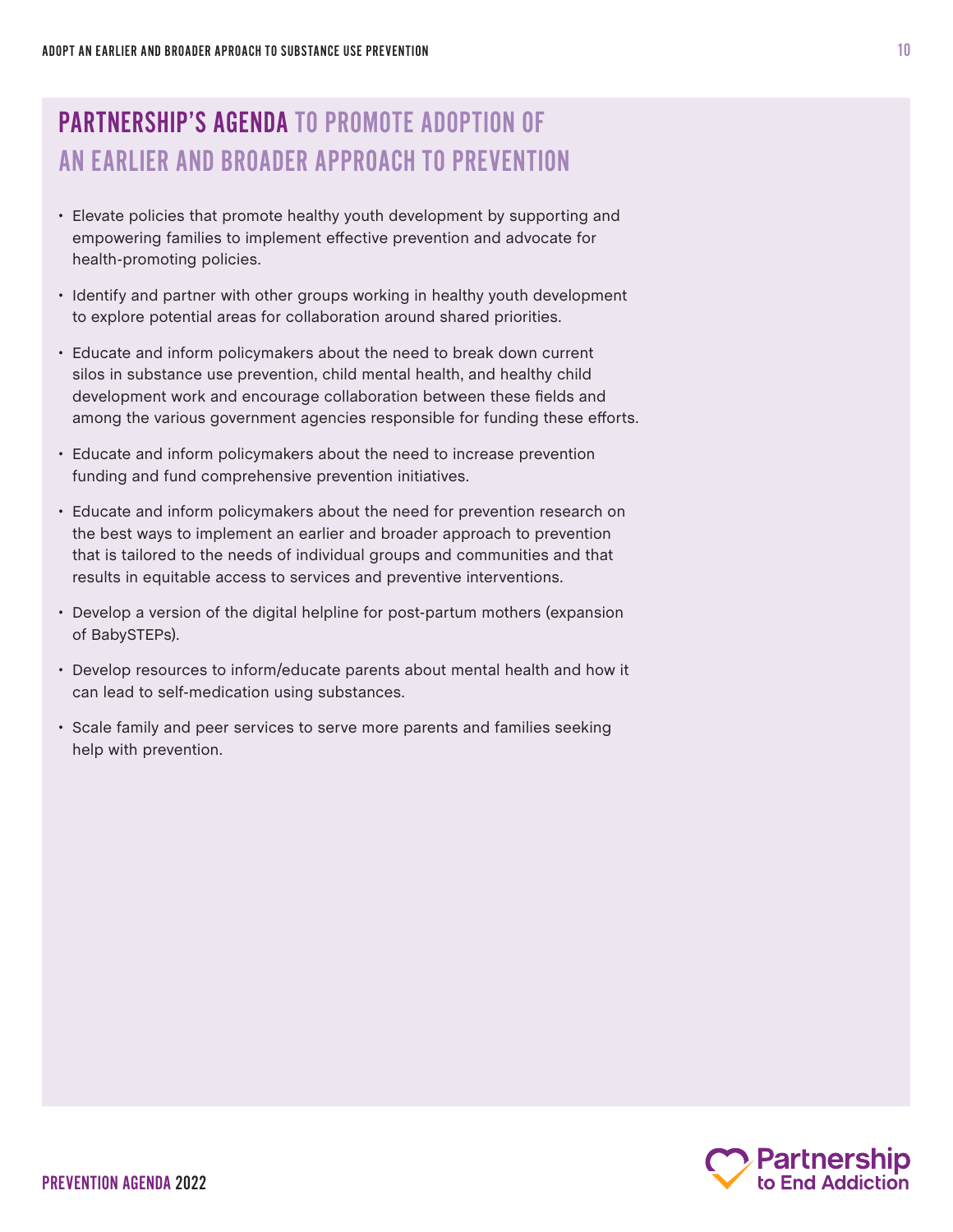### <span id="page-10-0"></span>PROTECT YOUTH FROM LEGAL ADDICTIVE SUBSTANCES

Legal addictive substances, including nicotine, alcohol, controlled prescription drugs and, in some states, marijuana, are the most widely misused substances among youth. When an addictive substance is legal, it emboldens industry to target young users, increases perceptions of safety, normalizes use, and increases exposure, access, and use. This challenges parents' and families' prevention efforts. As such, parents and families need to be supported by strong legal and regulatory measures to protect youth from industry practices.

This is critical in the context of increased legalization of marijuana. As of February 2022, 18 states, two [territories](https://www.ncsl.org/research/civil-and-criminal-justice/marijuana-overview.aspx), and the District of Columbia had legalized marijuana for adult non-medical use, and many more are moving in that direction. The legalization of an addictive substance, despite its merits for economic or social purposes, is counterproductive to protecting youth, as is evidenced by the fact that the most widely used addictive substances among youth are those that are legal for adult use.

**Regardless of where one stands on the issue of legalizing non-medical marijuana or other drug possession and use, nearly everyone agrees that it is important to keep marijuana and other addictive substances out of the hands of youth and to delay initiation of substance use for as long as possible.** This is because there is little debate regarding the heightened risk of substance use to young people.

Federal and state governments can help keep legal addictive substances out of the hands of young people by: banning flavored products and removing high nicotine/THC-content products from the market; reducing exposure and access to youth; restricting marketing and advertising; disclosing ingredients and contents; requiring plain and child-resistant packaging; and encouraging safe storage/disposal of addictive substances.

Unfortunately, federal and state governments have been slow to adopt strong regulations when a new addictive substance is brought to market, which leads to an epidemic of youth use, the most recent example being vaping. While marijuana remains illegal at the federal level, it is incumbent on states that have legalized marijuana to adopt strong youth protection provisions.



11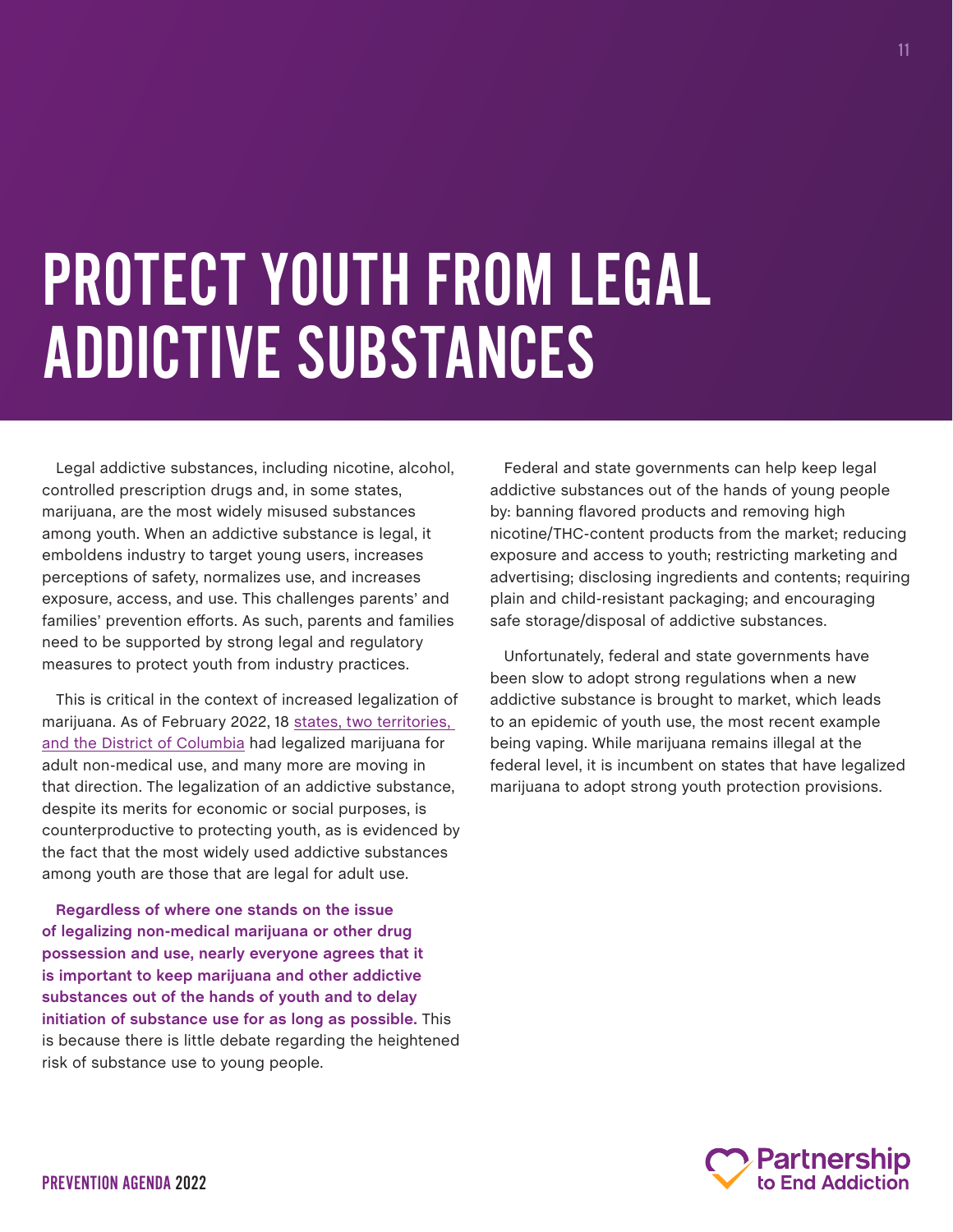### PARTNERSHIP'S ACCOMPLISHMENTS IN PROTECTING YOUTH FROM LEGAL ADDICTIVE SUBSTANCES

- Created a set of recommended youth protection provisions for states to implement in their current or forthcoming legalization efforts. These recommendations explicate which are: (1) wellsupported by the literature based on research from states' experiences with marijuana legalization, when available, as well as those related to youth protection within alcohol and tobacco laws; (2) supported when evidence from marijuana legalization is unavailable, but abundant evidence exists in relation to alcohol and tobacco; and (3) promising, based on available research on risk and protection for youth absent specific research on the effects of the laws themselves. [publication forthcoming]
- Conducted a comprehensive landscape review of laws in states that have legalized marijuana to document youth-related provisions, including required documentation, assessments, and enforcement procedures. This review highlights differences between current state provisions and evidence-based recommended provisions to protect youth. [publication forthcoming]
- Presented on the topic of marijuana legalization and youth at several academic and professional conferences.
- Created guides for parents, schools, and health care professionals on legal addictive substances, including: [alcohol](https://drugfree.org/drugs/alcohol/), [marijuana,](https://drugfree.org/article/marijuana-what-you-need-to-know/) [vaping](https://drugfree.org/drugs/e-cigarettes-vaping/), and [prescription and over-the-counter medications.](https://drugfree.org/article/medication-misuse-what-you-need-to-know-to-help-protect-children-teens-and-young-adults/)
- Educate parents about the importance of encouraging youth to delay initial use of addictive substances.
- Collaborating with the American Academy of Pediatrics and other organizations to inform the ongoing discussion around marijuana legalization on the federal level.

#### PARTNERSHIP'S AGENDA TO PROTECT YOUTH FROM LEGAL ADDICTIVE SUBSTANCES

- Partner with another organization to draft model legislation for states considering legalizing marijuana (or other drugs) to ensure that there are adequate provisions for protecting youth within the context of legalization.
- Equip families and communities with the information and tools they need to advocate for the protection of youth within their states' drug liberalization efforts.
- Create a landing page on Partnership's website to serve as a comprehensive resource for families looking for information, tools, and resources about marijuana. This effort has recently been awarded a grant from the Achelis & Bodman Foundation.
- Educate policymakers about the importance of incentivizing industry to restrict public advertising, drawing from tobacco and alcohol.
- Work with the American Cancer Society on research and advocacy efforts aimed at protecting youth from nicotine and marijuana products.

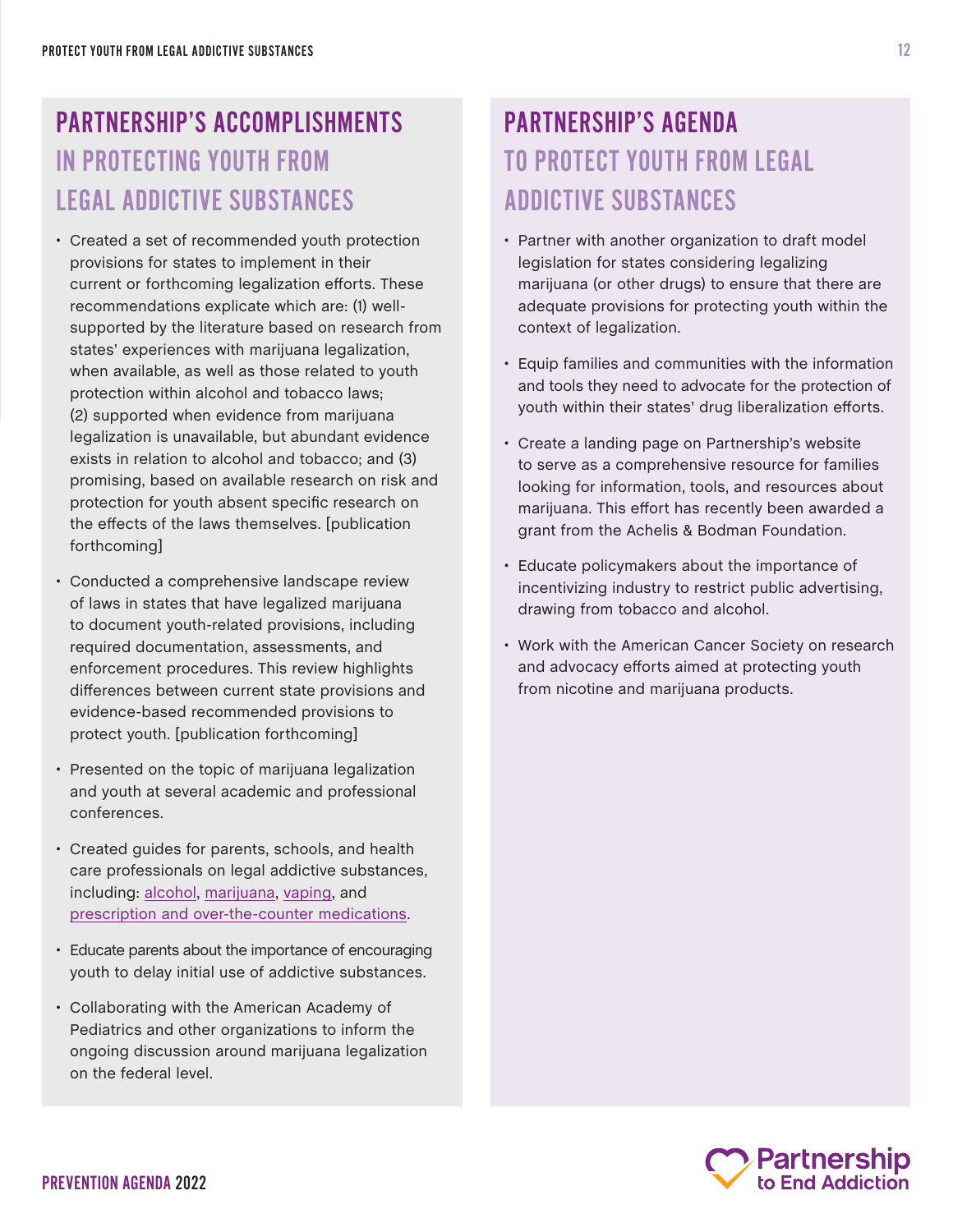### <span id="page-12-0"></span>REFORM SYSTEMS OF CARE TO BE FAMILY-SERVING

Youth-serving systems (e.g., health care, education, child welfare, juvenile justice) need to be reformed to better work with and support families. These systems are not currently structured to be "family-serving" nor do they capitalize on the known benefits to youth of family involvement within these systems.

To better serve families and the youth within the health, education, child welfare, and juvenile justice systems, these systems must take a health promotion rather than a punitive approach.<sup>[7](#page-21-0)</sup> They should consider families to be collaborative partners in the care of the child<sup>8</sup> and implement interventions that are traumainformed<sup>9</sup> and culturally sensitive.<sup>10</sup> Staff should be trained in family-centered substance use prevention and treatment, which have been found to produce better outcomes for youth than interventions aimed only at the youth.<sup>11</sup>



13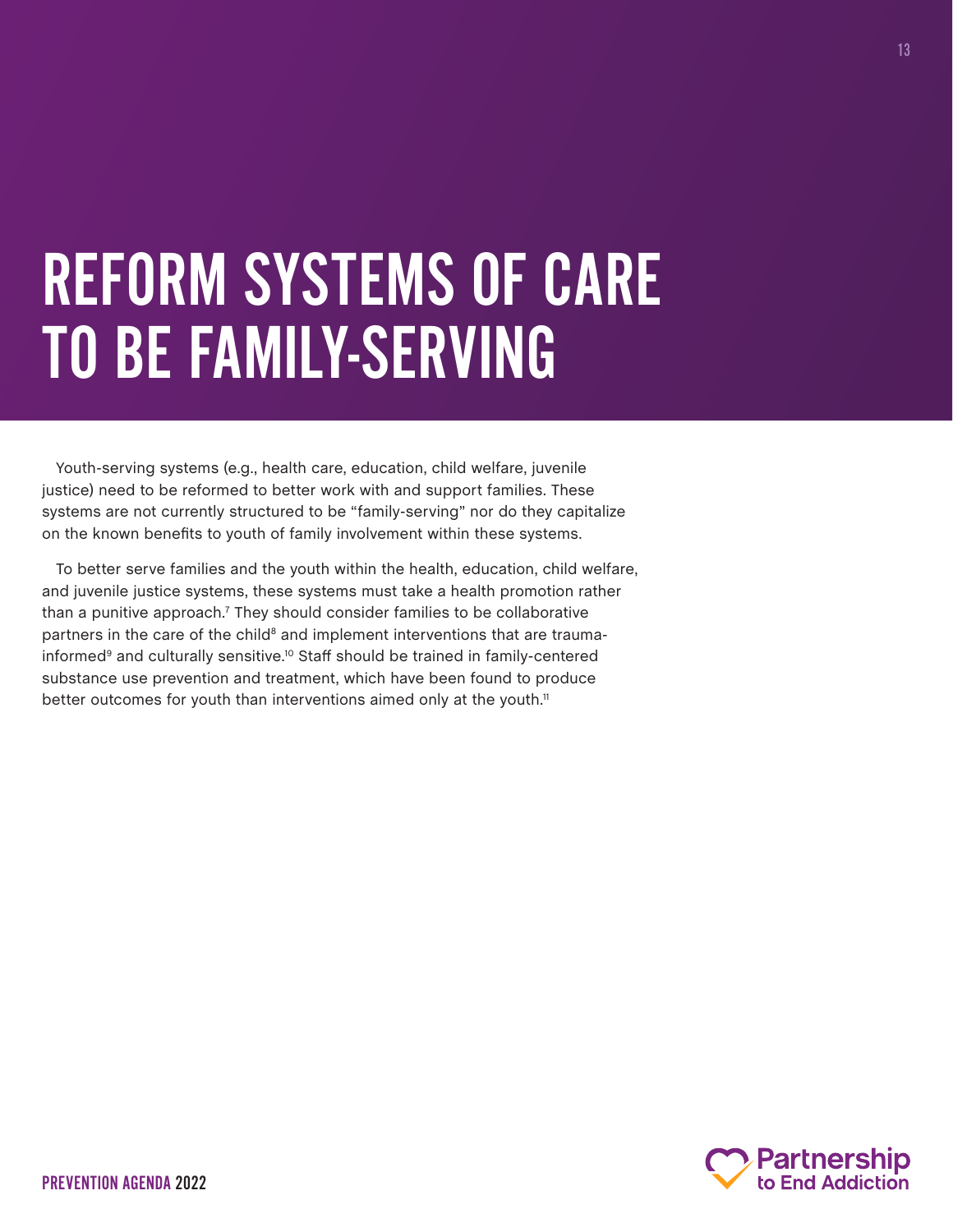#### <span id="page-13-0"></span>HEALTH CARE

The principal responsibility of health professionals with regard to preventing substance use and addiction plays out within the confines of individual clinical practices via patient education, screening, early intervention services, and referrals to treatment when necessary. Pediatricians can play a vital role in prevention,<sup>12</sup> due to their proximity to parents and children and their status as knowledgeable, trustworthy adults[.13](#page-21-0) Well-baby visits are another opportunity for pediatricians to identify and address maternal and other familial substance misuse.

Screening is critical but, in its current form, it is too narrow in its application and scope. The current screening, brief intervention, and referral to treatment (SBIRT) model does not involve the parent and happens later in adolescence.<sup>14</sup> Rather than relying solely on the current SBIRT model, pediatricians and other health care providers who serve youth and families can improve screening and early intervention for substance use by:

- Routinely educating parents about the risk factors for substance use at various stages of child development and how best to address them, even before signs of risk emerge;<sup>15</sup>
- Screening young patients for all forms of substance use risk – including ACEs, low school readiness, and deficits in self-regulation – as a routine part of clinical visits;<sup>[16](#page-22-0)</sup>
- Providing counseling to parents whose children are diagnosed with certain medical, mental health, or behavioral problems that present a higher risk of developing substance use in adolescence (attentiondeficit/hyperactivity disorder, conduct disorder, headache, injury/poisoning, oppositional defiant disorder, and trauma- or stress-related disorders);<sup>[17](#page-22-0)</sup> and
- Providing parenting support to parents receiving substance use or mental health disorder treatment (e.g., linkage to home visiting programs).[18](#page-22-0)

#### **SCHOOLS**

School-based efforts are the cornerstone of prevention research and programming;<sup>19</sup> yet, available data show a discouraging picture about the extent to which effective school-based programs are disseminated and adopted.<sup>[20](#page-22-0)</sup> Furthermore, while research demonstrates that parental engagement in schools is closely linked to reducing negative outcomes, including substance use,<sup>[21](#page-22-0)</sup> families are barely addressed in leading school-based prevention efforts. Families and schools must be better connected to support students.<sup>[22](#page-22-0)</sup>

Schools should also provide more direct services to students that reduce the risk for substance use including school-based mental health services<sup>23</sup> and socialemotional learning interventions, including those focused on fostering child resilience, starting in preschool and continuing throughout a child's academic career. Schools should engage families in those services to help them address and moderate the negative effects of ACEs and other risk factors on child mental health and substance use problems.

Schools should also implement school-based screenings to identify and intervene with students at risk for substance use. As in the health care system, families should be involved in this screening so that they understand the warning signs and are educated in effective parenting strategies.

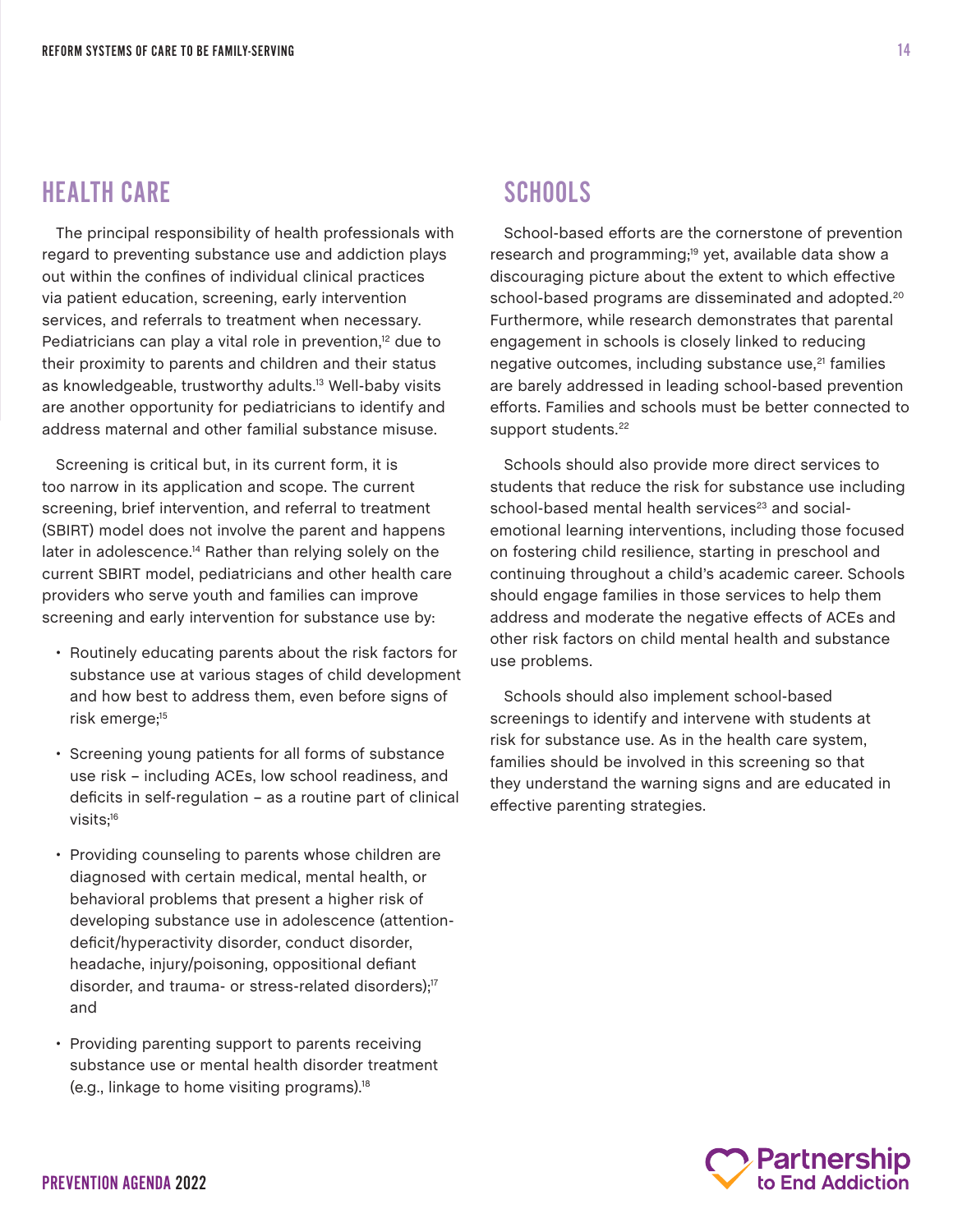#### <span id="page-14-0"></span>CHILD WELFARE

The child welfare system must shift away from its historical punitive approach to one that is supportive of healthy families and child development. The child welfare system is especially punitive to parents who use substances.<sup>24</sup> Rather than focusing on punishing families by marking them as abusive or neglectful, the system should focus on strengthening families, increasing family involvement and promoting positive parenting. Federal law now requires states to develop plans of safe care for infants with prenatal substance exposure. Importantly, the plans of safe care must address parental health and substance use disorder treatment needs, and parents should be collaboratively involved in the development of the plan.<sup>[25](#page-22-0)</sup>

Home visiting programs are an effective way to promote positive parenting skills and target families at high risk for substance use and other negative outcomes. Home visiting is a voluntary program that connects high-risk families with services that support the whole family to promote healthy youth development[.26](#page-22-0) Evidence-based home visiting programs have been found to improve a variety of parent and child outcomes, including birth outcomes, economic self-sufficiency, school readiness, and parent and child health and mental health.<sup>[27](#page-22-0)</sup>

#### JUVENILE JUSTICE

As is true for the child welfare system, the juvenile justice system must shift away from a punitive approach, which is both ineffective and harmful to youth. Instead, the juvenile justice system should adopt an approach that is developmentally appropriate for adolescents. One of the "hallmarks" of a developmental approach is family engagement, which has been shown to both reduce crime and improve youth mental health.<sup>28</sup> While parental engagement has been shown to be beneficial, parents are often unequipped to help their child navigate the system. Parents lack legal education and are unaware of their rights and duties.<sup>[29](#page-22-0)</sup> Families also frequently distrust the system based on negative interactions.[30](#page-22-0) Given the important role that parents play in improving outcomes, particularly treatment engagement and recidivism, the juvenile justice system should actively engage parents and caregivers by providing necessary resources.<sup>[31](#page-22-0)</sup> In addition, despite high rates of substance use among justice-involved youth and the risk for developing substance use disorder among this population, substance use prevention programs are not widely utilized in the juvenile justice system.[32](#page-22-0)

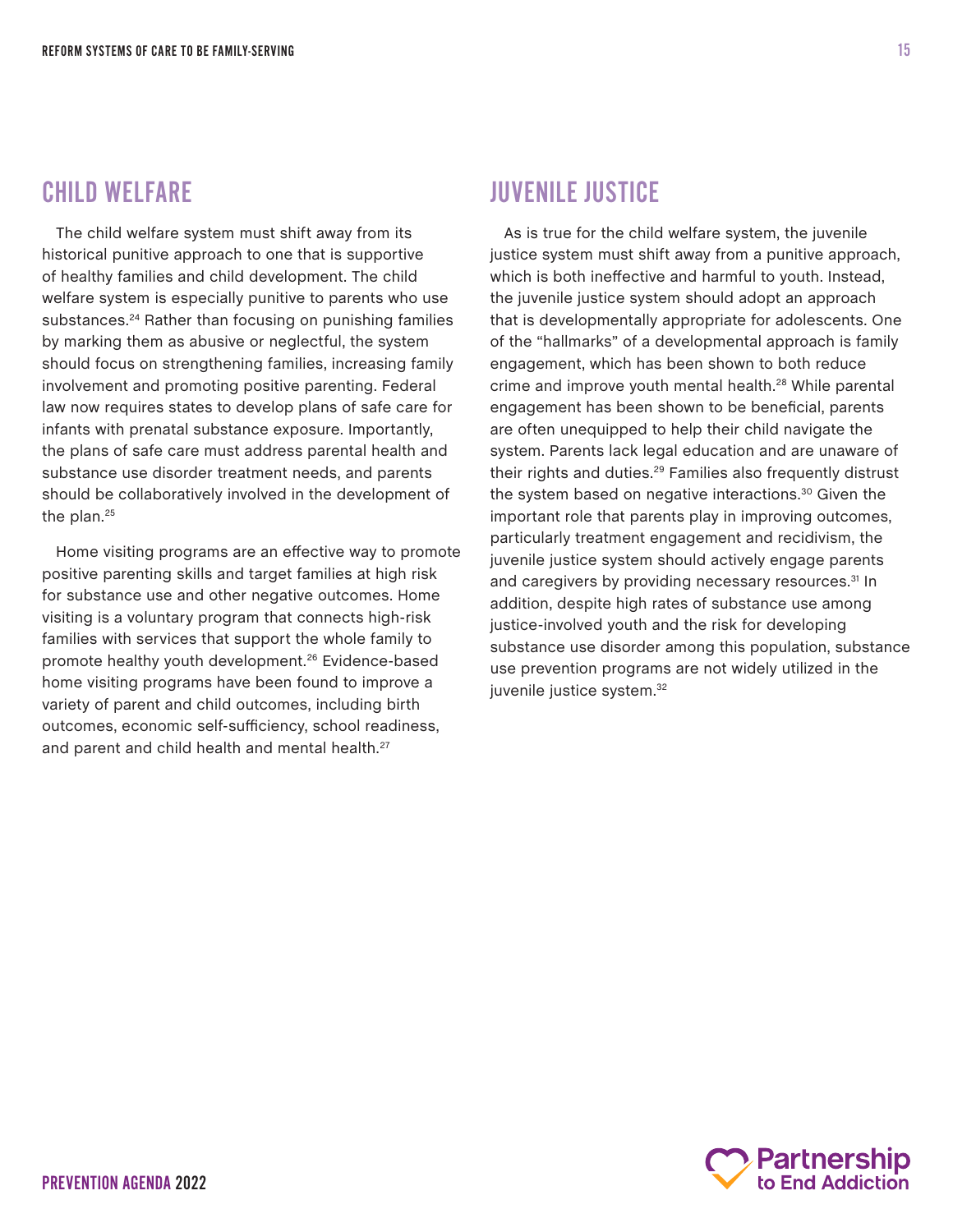#### PARTNERSHIP'S ACCOMPLISHMENTS IN ENGAGING FAMILIES IN YOUTH-SERVING SYSTEMS

- Developed free guides and presentations for school professionals on preventing and intervening with students on a range of substance use topics, including vaping, alcohol, marijuana, and prescription and over-the-counter medication misuse.
- Created the Home Visitation Enhancing Linkages Project (HELP) to develop and test technology-driven interventions targeting early risk factors for substance use, focusing on pregnant and postpartum women involved in Home Visiting Programs through the child welfare system.
- Participated in research to identify gaps and barriers in substance use prevention, screening, and referral to behavioral health services in the juvenile justice system and on the importance of caregiver engagement in initiating and engaging justiceinvolved youth in substance use treatment (JJ-TRIALS Research Cooperative).
- Became a member of the [Hopeful Futures Campaign](https://www.inseparable.us/hopeful-futures/policy/) for school-based mental health.
- Conducted focus groups with parents and pediatricians to identify gaps in pediatric screening, parent education, and early intervention.
- Conducted a survey of parents with a history of addiction in their family on their experiences and attitudes related to opioids prescribed to their children. The findings were presented in a report along with specific recommendations to reduce the

risk of opioid misuse among youth at heightened risk for opioid use disorder.

- Developed and tested strategies for integrating evidence-based screening, brief intervention, and referral to treatment into early childhood home visiting programs through the Home Visitation Enhancing Linkages Project (HELP).
- Created a sustainable network infrastructure for promoting research on family-based recovery support services for youth with opioid use disorder (OUD), focused on interventions and metrics to assist providers with integrating families in OUD services; measurement of direct-to-family recovery supports; and mentoring junior investigators in research on engaging family members in substance use prevention and treatment services.
- Developed and tested an online clinician measurement training and feedback system designed to increase family participation in treatment and utilization of family therapy techniques for adolescent substance use in routine treatment settings.
- Researched [insurance coverage barriers for mental](https://drugfree.org/insurance-barriers-to-mental-health-and-substance-use-care/)  [health and substance use treatment](https://drugfree.org/insurance-barriers-to-mental-health-and-substance-use-care/) and developed recommendations and engaged in advocacy to improve enforcement of the [Mental Health Parity and](https://drugfree.org/article/what-is-the-mental-health-parity-and-addiction-equity-act/)  [Addiction Equity Act](https://drugfree.org/article/what-is-the-mental-health-parity-and-addiction-equity-act/) and other federal and state laws that prohibit discriminatory insurance coverage.

#### PARTNERSHIP'S AGENDA TO ENGAGE FAMILIES IN YOUTH-SERVING SYSTEMS

- Develop best practices for involving families in screening. Work with community partners to create family
- Identify and advocate for policies to incentivize or require pediatricians and other youth-serving health professionals (e.g., dentists, mental health counselors) to conduct substance use screening and involve/ educate families in identifying substance use risk.
- Conduct outreach to child welfare and juvenile justice organizations to share our resources.
- education programs to educate parents about how to reduce the risks of substance use among their children.
- Encourage the Substance Abuse and Mental Health Services Administration (SAMHSA)/other grant-makers to include families in prevention initiatives as part of standard practice for public funders.

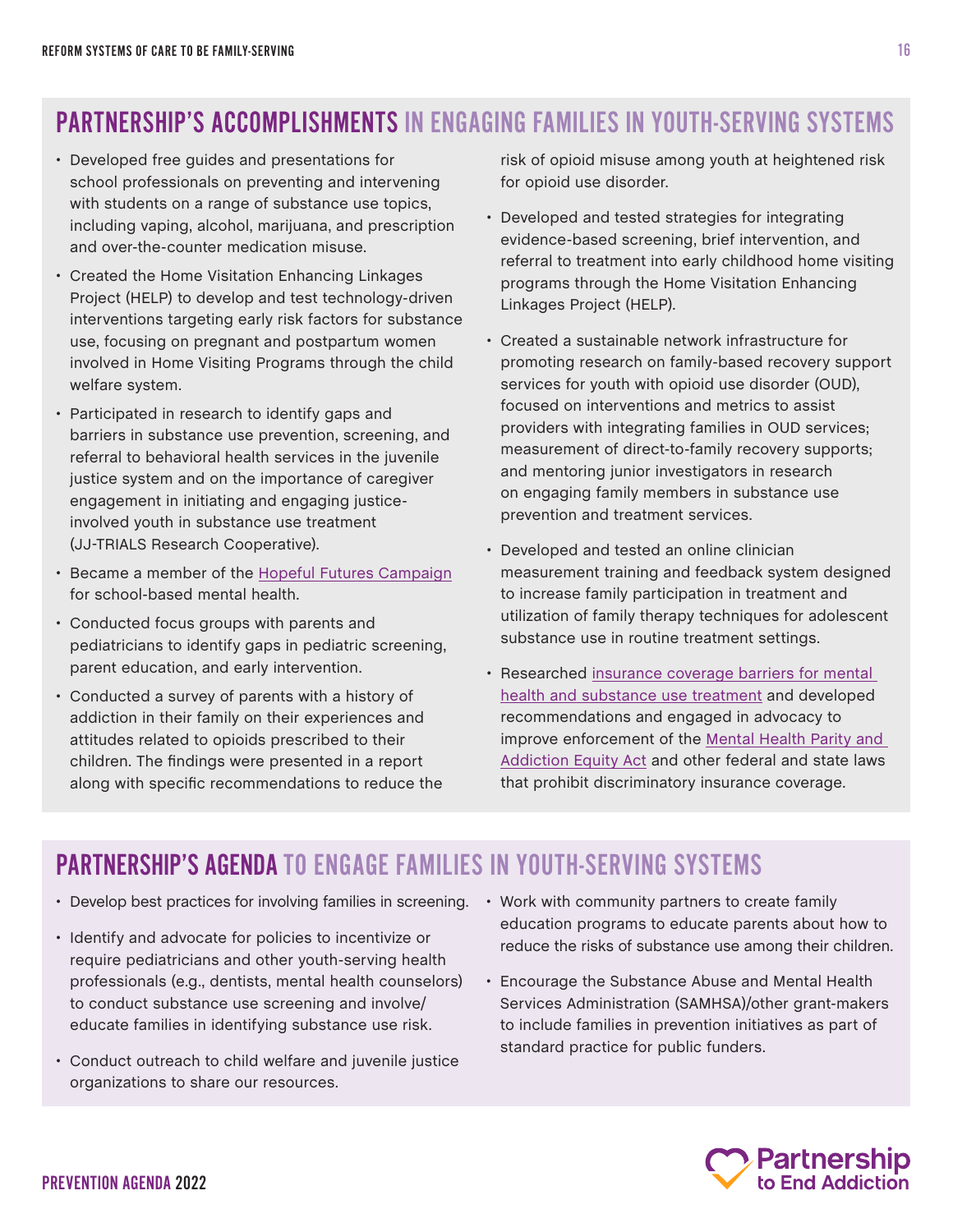### <span id="page-16-0"></span>REDUCE DISPARITIES AND PROMOTE EQUITY IN PREVENTION

Like our guiding principle, our fourth priority – reducing disparities and promoting equity – is cross-cutting and reflected in each of the aforementioned priorities. This priority is critical to substance use prevention because inequality, disparity, discrimination, racism, and institutional bias are all risk factors that contribute to negative outcomes, including substance misuse.[33](#page-22-0) Increased risk for substance use disorder, due to discrimination, has been well documented among people of color<sup>34</sup> and people who identify as LGBTQ+.<sup>[35](#page-22-0)</sup>

Importantly, research has found that supportive family relationships can help reduce these risk factors and protect against substance use. For example, familial acceptance and support of LGBTQ+ individuals are highly protective against substance use.<sup>[36](#page-22-0)</sup> And, supportive parenting moderates the relationship between discrimination and substance use for Black youth.<sup>[37](#page-22-0)</sup>

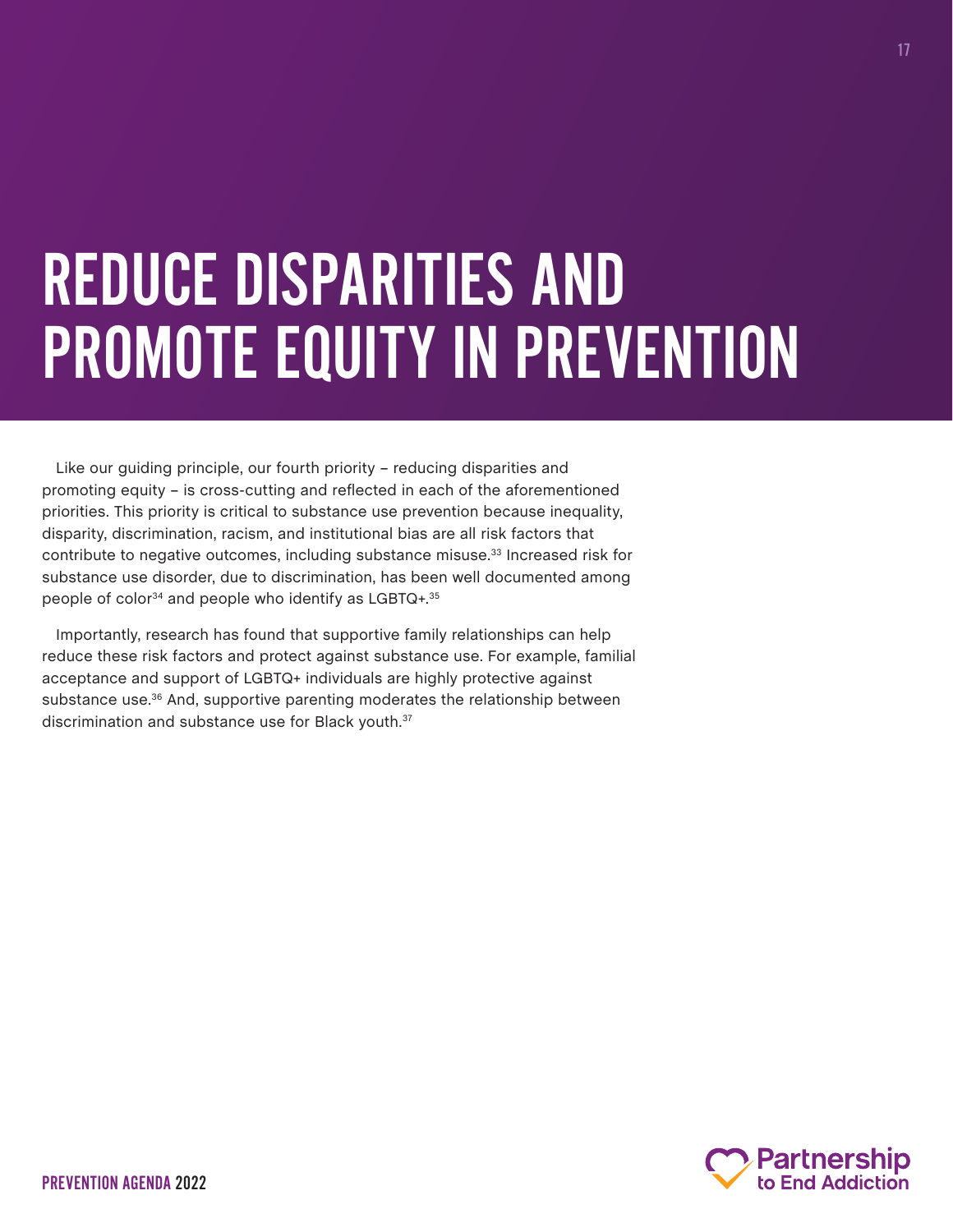#### <span id="page-17-0"></span>EARLIER AND BROADER APPROACH PROTECT YOUTH FROM LEGAL

Adopting an earlier and broader approach will help **ADDICTIVE SUBSTANCES** disadvantaged communities and communities of color, which are disproportionately harmed by chronic stress and economic insecurity that increase the risk for substance use.<sup>[38](#page-22-0)</sup> White Americans are less likely than racial/ethnic minorities to live in poverty<sup>39</sup> and more likely to benefit from having health insurance,<sup>40</sup> living in an area with easy access to grocery stores,<sup>41</sup> and growing up without an incarcerated parent.<sup>42</sup> As one example of a racially marginalized group, Black youth are four times more likely to live in a high-poverty neighborhood, which is highly predictive of a child living in poverty as an adult.[43](#page-23-0) Low-income and Black children experience greater numbers of ACEs.<sup>44</sup> Black children are less likely to receive high-quality early child care and education.<sup>[45](#page-23-0)</sup> These far-reaching and deep-rooted inequities affect childhood development and health and put many nonwhite children at a social and economic disadvantage compared to their white peers.[46](#page-23-0)

The Federal [American Rescue Plan](https://www.whitehouse.gov/american-rescue-plan/) (ARP) included a number of evidence-based provisions that address early risk factors for substance use by alleviating chronic stress on parents and families. These provisions, which include economic support programs to reduce poverty, as well as housing and nutrition assistance and investments in child care and education, address risk factors that disproportionately affect children and families of color.<sup>[47](#page-23-0)</sup> The ARP's changes to the Child Tax Credit have been attributed to lifting 4.1 million children out of poverty, with nearly 3 million of those being Black or Latino children.<sup>48</sup> While the ARP holds tremendous promise both for reducing substance use risk and promoting racial equity, the law's provisions were temporary, and it remains to be determined which provisions will be extended or made permanent by Congress.

Adopting strong youth protection provisions in drug liberalization laws will help states to be proactive, rather than reactive, in protecting youth from addictive substances for which changes in legal status are being considered, while reducing the biases and injustices inherent in the "war on drugs" approach to drug control in the United States. Such provisions will also help protect youth in low-income neighborhoods and neighborhoods with predominantly Black residents, which are disproportionately marketed to by tobacco and alcohol companies.[49](#page-23-0)

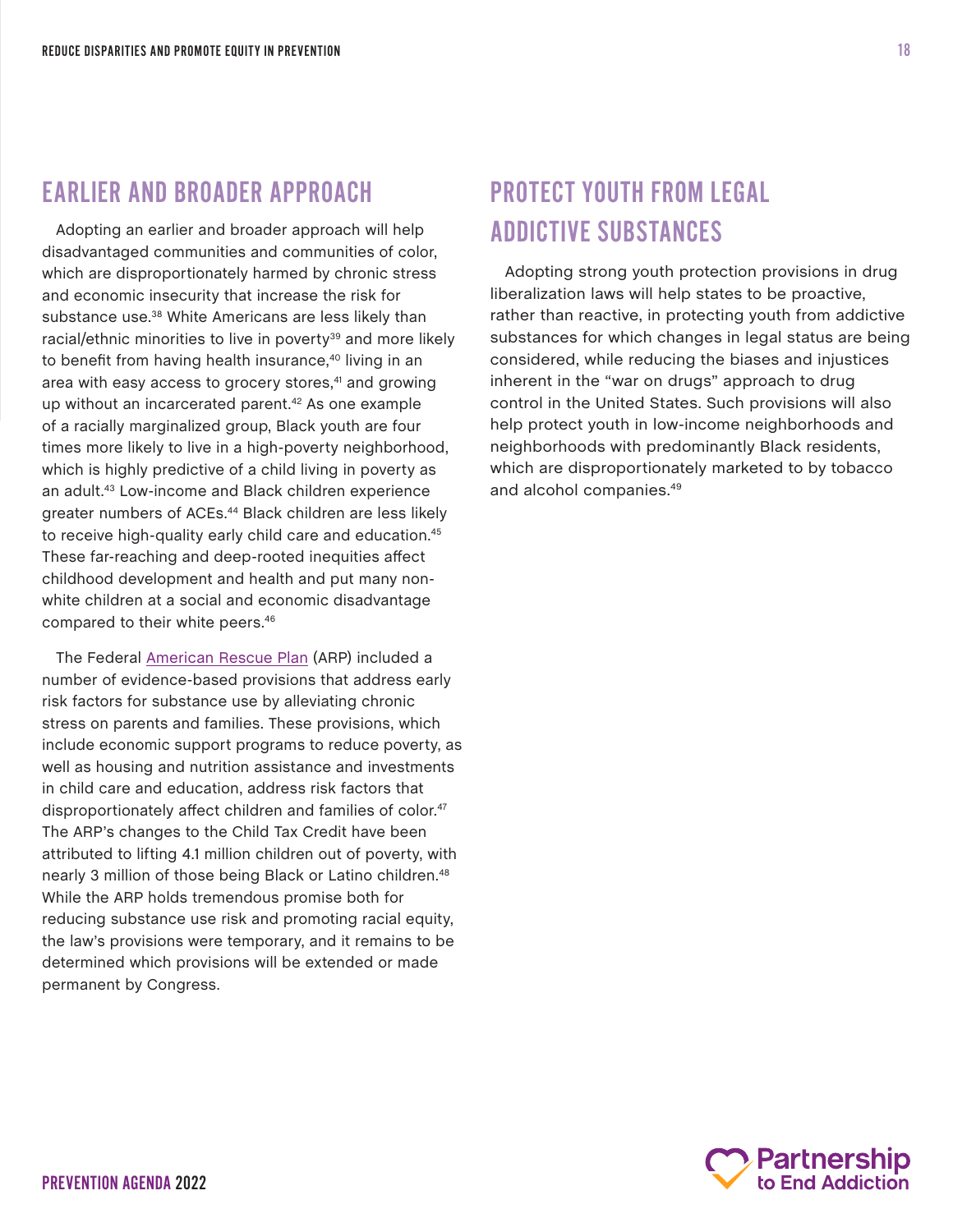#### <span id="page-18-0"></span>REFORMING SYSTEMS OF CARE TO BE FAMILY-SERVING

People of color face discrimination, systemic racism, and bias in many of the systems with which they interact, including the criminal justice, child welfare, health care, and school systems. The criminal justice system and substance use are deeply intertwined, due to the criminalization of substance use, and such policies have had a disproportionate impact on communities of color, particularly Black and Latino communities.<sup>[50](#page-23-0)</sup> People of color face racial and ethnic disparities throughout interactions with the criminal justice system, which have a profound impact on health, including the risk for substance use and addiction.<sup>51</sup>

Involvement with the child welfare system is particularly harmful to Black children, who are over-represented in the child welfare system and, therefore, more likely to suffer the harms and adverse outcomes associated with child welfare involvement,<sup>[52](#page-23-0)</sup> including increased risk for substance use.<sup>53</sup> Black families are more likely to be reported for suspected maltreatment, investigated, and receive a determination for removal and are less likely to be reunified than white families, leading to disproportionate representation of Black children in the foster care system.[54](#page-23-0) Racial bias and racism in the child welfare system contribute to these disparities.<sup>[55](#page-23-0)</sup>

Racial bias also contributes to Black students being more likely to experience school disciplinary action, including suspension or expulsion.<sup>56</sup> Loss of connection with school is a significant risk factor for future substance use.<sup>[57](#page-23-0)</sup>

Ensuring that systems are "family-serving" will help to remediate interactions between youth-serving systems/institutions and families and prevent inequality. Ensuring schools shift from a punitive approach to an approach that involves and strengthens families will help to reduce racial disparities in school discipline.<sup>[58](#page-23-0)</sup>

It is also essential to ensure equitable access to effective prevention strategies and that prevention strategies do not contribute to discrimination. In health care, minority adolescent patients are less likely to be screened for alcohol and other drug use than white adolescent patients.<sup>59</sup> In the child welfare system, families of color are less likely to be offered services that are meant to prevent removal/ placement in foster care (such as home visiting programs).<sup>[60](#page-23-0)</sup>

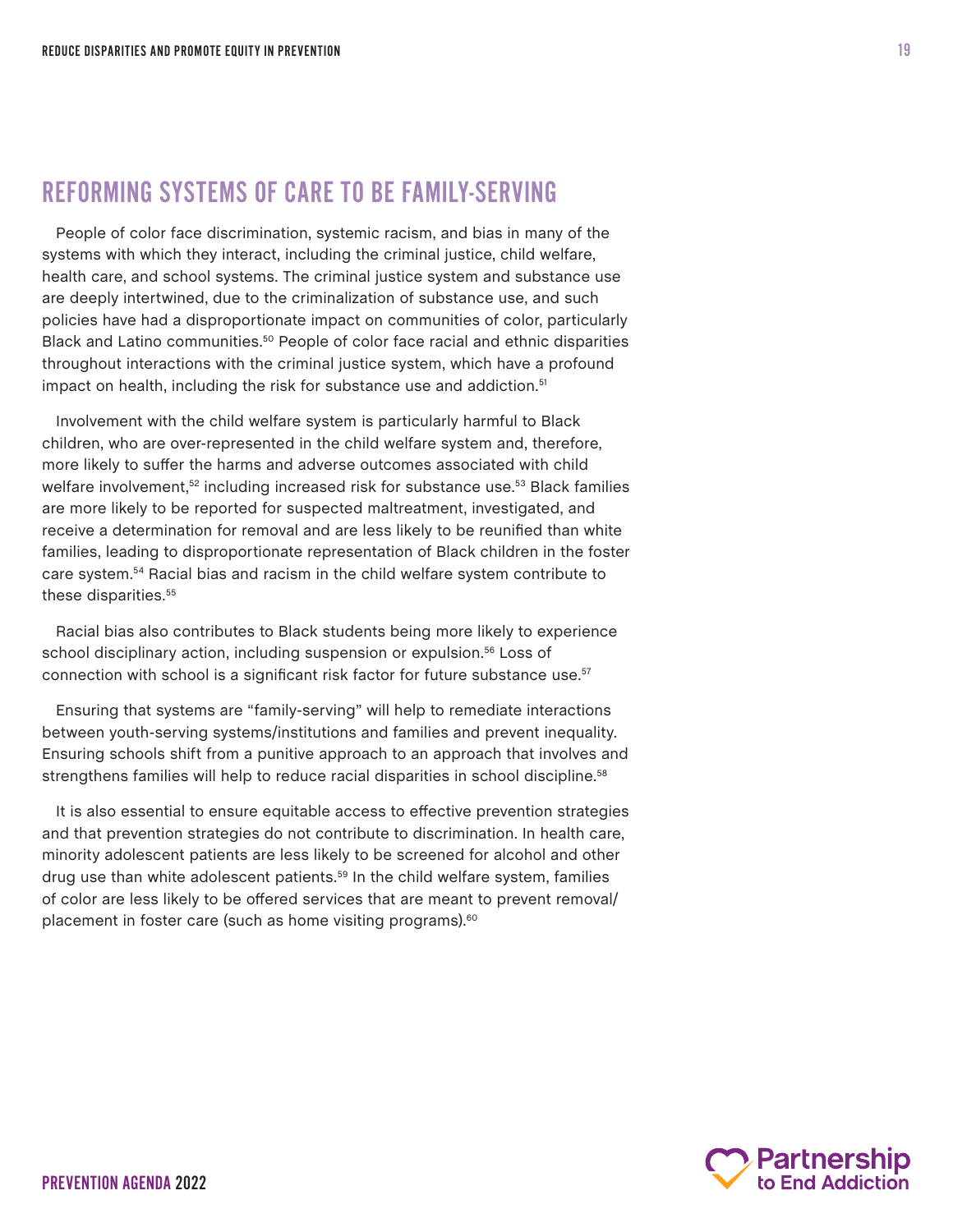#### PARTNERSHIP'S ACCOMPLISHMENTS IN REDUCING DISPARITIES AND PROMOTING EQUITY IN PREVENTION

- Created a [website](https://drugfree.org/how-to-protect-lgbtq-youth-from-the-risks-and-harm-of-substance-use/) with resources for families of LGBTQ+ youth, including [specific](https://drugfree.org/article/how-to-protect-your-lgbtq-child-from-the-risk-of-substance-use/)  [recommendations](https://drugfree.org/article/how-to-protect-your-lgbtq-child-from-the-risk-of-substance-use/) for how to reduce substance use risk among LGBTQ+ youth.
- Developed a specific suite of messages for our [Help & Hope by Text](https://drugfree.org/get-help-hope-by-text/) Prevention track, focusing on the importance of affirmation by loved ones as a protective factor against substance misuse for LGBTQ+ individuals.
- Launched Help & Hope by Text in Spanish.
- Created a [Recursos en Español](https://drugfree.org/recursos-en-espanol/) page on our website to translate many of our [Prevention and](https://drugfree.org/recursos-en-espanol/prevencion-y-accion-temprana/)  [Early Intervention](https://drugfree.org/recursos-en-espanol/prevencion-y-accion-temprana/) resources into Spanish and ensure that they are culturally sensitive and appropriate.
- Specialists have provided bilingual support on the Helpline since its inception.

### PARTNERSHIP'S AGENDA TO REDUCE DISPARITIES AND PROMOTE EQUITY IN PREVENTION

- Expand Spanish content by one-third in 2022.
- Establish parity between English and Spanish content and level of service and create parity for other populations (e.g., Black, Native American). Any time we create a new resource or build a new service, the goal will be to ensure that the service is culturally sensitive.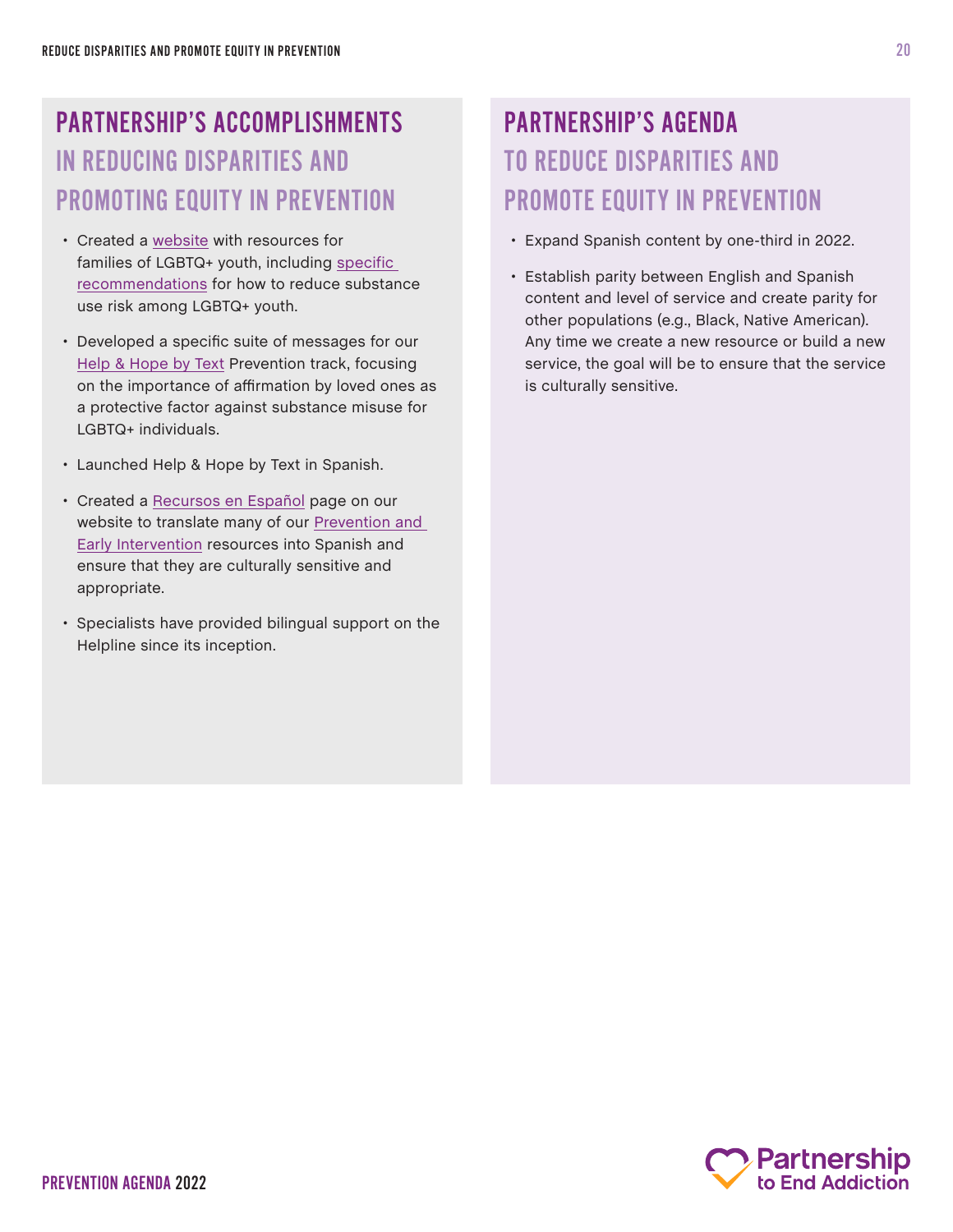## <span id="page-20-0"></span>CONCLUSION

Now is the time to transform how our nation prevents addiction. While we will need to fundamentally rethink our approach, neurobiological research yields strategies for effectively preventing substance use as well as other negative outcomes. Research also demonstrates the critical importance of families and communities in preventing substance use. But families must be supported and empowered to effectively fulfill this role through education, resources, and supportive policies. While these changes may seem daunting, we are in the midst of an unprecedented opportunity to capitalize on a historical moment of government attention to the importance of investing in many of the early social determinants of health that impact substance use.

Effective prevention is essential for fulfilling our mission to transform how our nation addresses addiction. Partnership to End Addiction is uniquely positioned to facilitate this transformation given its breadth of preventionrelated work in research, policy, and direct family services. But we know we cannot achieve this transformation on our own and are eager to work with others committed to protecting the health of our nation's youth.

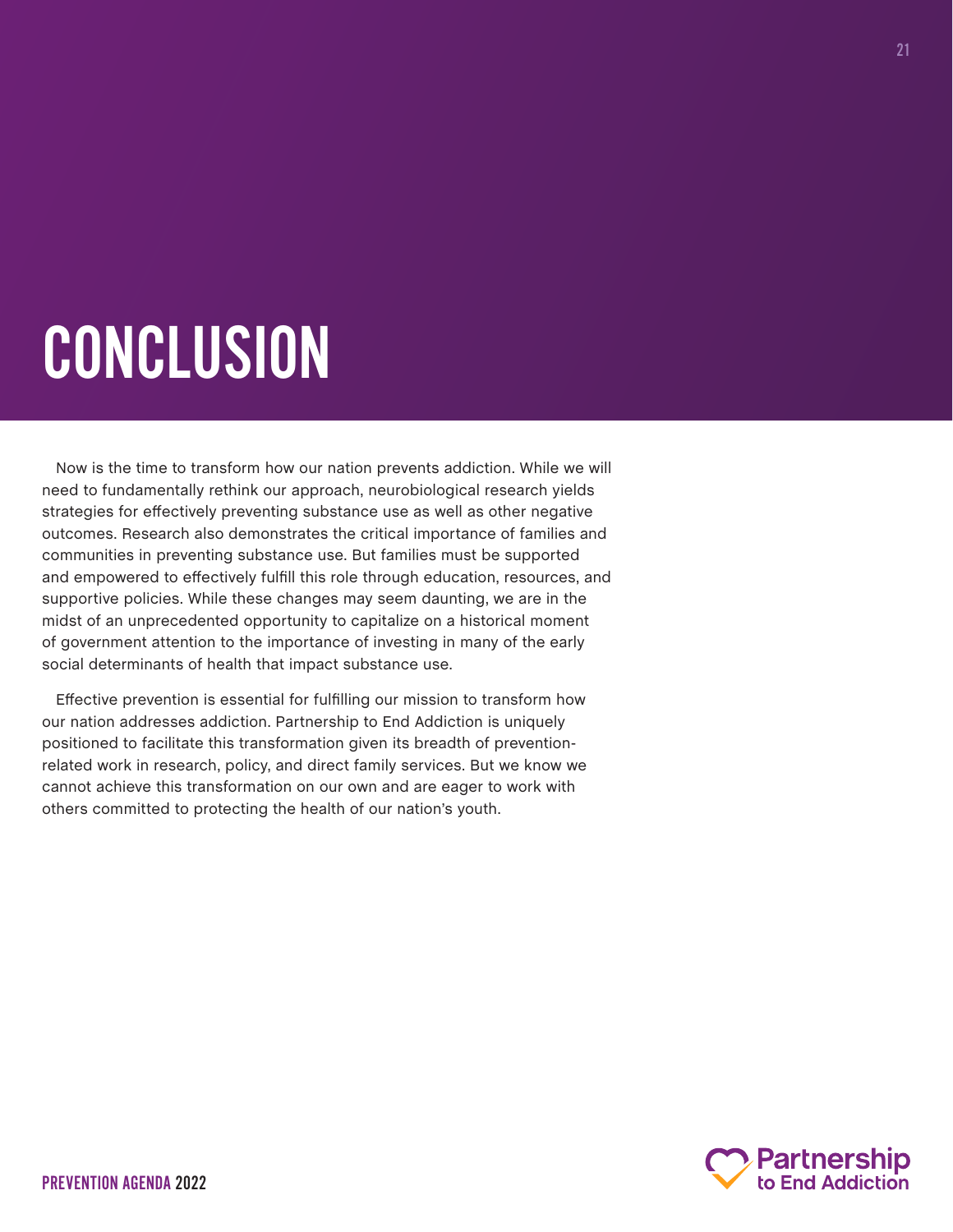### <span id="page-21-0"></span>ENDNOTES

- **[1](#page-2-0)** U.S. Department of Health and Human Services (HHS), Office of the Surgeon General. (2016). *Facing Addiction in America*: *The Surgeon General's report on alcohol, drugs, and health*. Washington, DC: HHS. Retrieved from: [https://addic](https://addiction.surgeongeneral.gov/sites/default/files/surgeon-generals-report.pdf)[tion.surgeongeneral.gov/sites/default/files/surgeon-generals-report.pdf](https://addiction.surgeongeneral.gov/sites/default/files/surgeon-generals-report.pdf)
- [2](#page-2-0) Miller, T., & Hendrie, D. (2008). Substance abuse prevention dollars and cents:<br>A cost-benefit analysis, DHHS Pub. No. (SMA) 07-4298. Rockville, MD: Center<br>for Substance Abuse Prevention, Substance Abuse and Mental Healt Administration. Retrieved from: [https://www.samhsa.gov/sites/default/files/](https://www.samhsa.gov/sites/default/files/cost-benefits-prevention.pdf) [cost-benefits-prevention.pdf](https://www.samhsa.gov/sites/default/files/cost-benefits-prevention.pdf)
- **[3](#page-5-0)** Center on the Developing Child at Harvard University. (2010). *The foundations of lifelong health are built in early childhood*. Retrieved from: [https://46y5eh11f](https://46y5eh11fhgw3ve3ytpwxt9r-wpengine.netdna-ssl.com/wp-content/uploads/2010/05/Foundations-of-Lifelong-Health.pdf)[hgw3ve3ytpwxt9r-wpengine.netdna-ssl.com/wp-content/uploads/2010/05/](https://46y5eh11fhgw3ve3ytpwxt9r-wpengine.netdna-ssl.com/wp-content/uploads/2010/05/Foundations-of-Lifelong-Health.pdf) [Foundations-of-Lifelong-Health.pdf](https://46y5eh11fhgw3ve3ytpwxt9r-wpengine.netdna-ssl.com/wp-content/uploads/2010/05/Foundations-of-Lifelong-Health.pdf)

Davis, J.P., Tucker, J.S., Stein, B.D., & D'Amico, E.J. (2021). Longitudinal effects of adverse childhood experiences on substance use transition patterns during young adulthood. *Child Abuse & Neglect, 120*, 105201.

**[4](#page-6-0)** Levi, J., Segal, L.M., De Biasi, A., Martin, A., & May, K. (2015). *Reducing teen substance misuse: What really works*. Trust for America's Health*.* Retrieved from: [https://www.tfah.org/report-details/reducing-teen-substance-mis](https://www.tfah.org/report-details/reducing-teen-substance-misuse-what-really-works/)[use-what-really-works/](https://www.tfah.org/report-details/reducing-teen-substance-misuse-what-really-works/)

Lustig, A., & Cabrera, M. (2021). *Leveraging evidence-based policies to improve health, control costs, and create health equity: A report of the Promoting Health and Cost Control in States Initiative*. Trust for America's Health. Retrieved from: [https://www.tfah.org/wp-content/uploads/2021/07/2021\\_LeveragingReport\\_](https://www.tfah.org/wp-content/uploads/2021/07/2021_LeveragingReport_Fnl.pdf) [Fnl.pdf](https://www.tfah.org/wp-content/uploads/2021/07/2021_LeveragingReport_Fnl.pdf)

Ogburn, J., Gratale, D., Counts, N.Z., & Jakab, T. (2021). *Pediatric Mental, Emotional and Behavioral Health: Federal Policy Recommendations for Congress and the Executive Branch*. Nemour Children's Health and Mental Health America. Retrieved from: [https://www.nemours.org/content/dam/nemours/](https://www.nemours.org/content/dam/nemours/nemours-org/en/documents/pediatric-mental-emotional-and-behavioral-health-policy-recommendations-for-congress.pdf) [nemours-org/en/documents/pediatric-mental-emotional-and-behavior](https://www.nemours.org/content/dam/nemours/nemours-org/en/documents/pediatric-mental-emotional-and-behavioral-health-policy-recommendations-for-congress.pdf)[al-health-policy-recommendations-for-congress.pdf](https://www.nemours.org/content/dam/nemours/nemours-org/en/documents/pediatric-mental-emotional-and-behavioral-health-policy-recommendations-for-congress.pdf)

Olson, G., De Biasi, A., Ilakkuvan, V., & Auerbach, J. (2019). *Addressing a crisis: Cross-sector strategies to prevent adolescent substance use and suicide*. Trust for America's Health. Retrieved from: [https://www.tfah.org/wp-content/up](https://www.tfah.org/wp-content/uploads/2019/11/TFAH2019TeensPainRptFINAL10_24.pdf)[loads/2019/11/TFAH2019TeensPainRptFINAL10\\_24.pdf](https://www.tfah.org/wp-content/uploads/2019/11/TFAH2019TeensPainRptFINAL10_24.pdf)

- **[5](#page-6-0)** Troller-Renfree, S.V., Costanzo, M.A., Duncan, G.J., Magnuson, K., Gennetian, L.A., Yoshikawa, H., Halpern-Meekin, S., Fox, N.A., & Noble, K.G. (2022). The impact of a poverty reduction intervention on infant brain activity*. Proceedings of the National Academy of Sciences of the United States of America*. Retrieved from: <https://www.pnas.org/content/119/5/e2115649119>
- **[6](#page-6-0)** Richter, L., Vuolo, L., & Oster, R. (2021, June 10). Recent legislation can dramatically improve substance use prevention: Here's how to seize the opportunity. *Health Affairs Blog.* Retrieved from: [https://www.healthaffairs.org/do/10.1377/](https://www.healthaffairs.org/do/10.1377/hblog20210607.239986/full/) [hblog20210607.239986/full/](https://www.healthaffairs.org/do/10.1377/hblog20210607.239986/full/)
- **[7](#page-12-0)** Olson, G., De Biasi, A., Ilakkuvan, V., & Auerbach, J. (2019). *Addressing a crisis: Cross-sector strategies to prevent adolescent substance use and suicide*. Trust for America's Health. (pp. 31, 58-59). Retrieved from: [https://www.tfah.org/](https://www.tfah.org/wp-content/uploads/2019/11/TFAH2019TeensPainRptFINAL10_24.pdf) [wp-content/uploads/2019/11/TFAH2019TeensPainRptFINAL10\\_24.pdf](https://www.tfah.org/wp-content/uploads/2019/11/TFAH2019TeensPainRptFINAL10_24.pdf)
- **[8](#page-12-0)** National Academies of Sciences, Engineering, and Medicine. (2019). *The promise of adolescence: Realizing opportunity for all youth*. Washington, DC: The National Academies Press. (p. 150). Retrieved from: [https://www.nap.edu/cata](https://www.nap.edu/catalog/25388/the-promise-of-adolescence-realizing-opportunity-for-all-youth)[log/25388/the-promise-of-adolescence-realizing-opportunity-for-all-youth](https://www.nap.edu/catalog/25388/the-promise-of-adolescence-realizing-opportunity-for-all-youth)

Olson, G., De Biasi, A., Ilakkuvan, V., & Auerbach, J. (2019). *Addressing a crisis: Cross-sector strategies to prevent adolescent substance use and suicide*. Trust for America's Health. (pp. 7, 24). Retrieved from: [https://www.tfah.org/wp-con-](https://www.tfah.org/wp-content/uploads/2019/11/TFAH2019TeensPainRptFINAL10_24.pdf)[tent/uploads/2019/11/TFAH2019TeensPainRptFINAL10\\_24.pdf](https://www.tfah.org/wp-content/uploads/2019/11/TFAH2019TeensPainRptFINAL10_24.pdf)

**[9](#page-12-0)** Center for Youth Wellness. (2015). *Children can thrive: A vision for California's response to adverse childhood experience*s. Retrieved from: [https://centerfo](https://centerforyouthwellness.org/wp-content/themes/cyw/build/img/building-a-movement/children-can-thrive.pdf)[ryouthwellness.org/wp-content/themes/cyw/build/img/building-a-movement/](https://centerforyouthwellness.org/wp-content/themes/cyw/build/img/building-a-movement/children-can-thrive.pdf) [children-can-thrive.pdf](https://centerforyouthwellness.org/wp-content/themes/cyw/build/img/building-a-movement/children-can-thrive.pdf)

National Academies of Sciences, Engineering, and Medicine. (2019). *The promise of adolescence: Realizing opportunity for all youth*. Washington, DC: The National Academies Press. (p. 140). Retrieved from: [https://www.nap.edu/cata](https://www.nap.edu/catalog/25388/the-promise-of-adolescence-realizing-opportunity-for-all-youth)[log/25388/the-promise-of-adolescence-realizing-opportunity-for-all-youth](https://www.nap.edu/catalog/25388/the-promise-of-adolescence-realizing-opportunity-for-all-youth)

Olson, G., De Biasi, A., Ilakkuvan, V., & Auerbach, J. (2019). *Addressing a crisis: Cross-sector strategies to prevent adolescent substance use and suicide*. Trust for America's Health. (p. 59). Retrieved from: [https://www.tfah.org/wp-content/](https://www.tfah.org/wp-content/uploads/2019/11/TFAH2019TeensPainRptFINAL10_24.pdf) [uploads/2019/11/TFAH2019TeensPainRptFINAL10\\_24.pdf](https://www.tfah.org/wp-content/uploads/2019/11/TFAH2019TeensPainRptFINAL10_24.pdf)

- **[10](#page-12-0)** National Academies of Sciences, Engineering, and Medicine. (2019). *The promise of adolescence: Realizing opportunity for all youth.* Washington, DC:<br>The National Academies Press. (pp. 123, 133, 158). Retrieved from: <u>[https://](https://www.nap.edu/catalog/25388/the-promise-of-adolescence-realizing-opportunity-for-all-youth)</u> [www.nap.edu/catalog/25388/the-promise-of-adolescence-realizing-opportu](https://www.nap.edu/catalog/25388/the-promise-of-adolescence-realizing-opportunity-for-all-youth)[nity-for-all-youth](https://www.nap.edu/catalog/25388/the-promise-of-adolescence-realizing-opportunity-for-all-youth)
- **[11](#page-12-0)** Olson, G., De Biasi, A., Ilakkuvan, V., & Auerbach, J. (2019). *Addressing a crisis: Cross-sector strategies to prevent adolescent substance use and suicide*. Trust for America's Health. (pp. 56-57). Retrieved from: [https://www.tfah.org/wp-con](https://www.tfah.org/wp-content/uploads/2019/11/TFAH2019TeensPainRptFINAL10_24.pdf)[tent/uploads/2019/11/TFAH2019TeensPainRptFINAL10\\_24.pdf](https://www.tfah.org/wp-content/uploads/2019/11/TFAH2019TeensPainRptFINAL10_24.pdf)
- **[12](#page-13-0)** Richter, L., Kunz, K., & Foster, S.E. (2015). A public health approach to prevention: The health professional's role. In A. Herron (Ed.), *Principles of Addiction Medicine: The Essentials (2nd edition).* American Society of Addiction Medicine.
- **[13](#page-13-0)** Hagan, J.F., Shaw, J.S., & Duncan, P.M. (Eds.). (2017). *Bright futures: Guidelines for health supervision of infants, children, and adolescents*. 4th ed. Elk Grove Village, IL: American Academy of Pediatrics.
- **[14](#page-13-0)** Ozechowski, T.J., Becker, S.J., & Hogue, A. (2016). SBIRT-A: Adapting SBIRT to maximize developmental fit for adolescents in primary care. *Journal of Substance Abuse Treatment, 62,* 28-37. Retrieved from: [http://dx.doi.org/10.1016/j.](http://dx.doi.org/10.1016/j.jsat.2015.10.006) [jsat.2015.10.006](http://dx.doi.org/10.1016/j.jsat.2015.10.006)

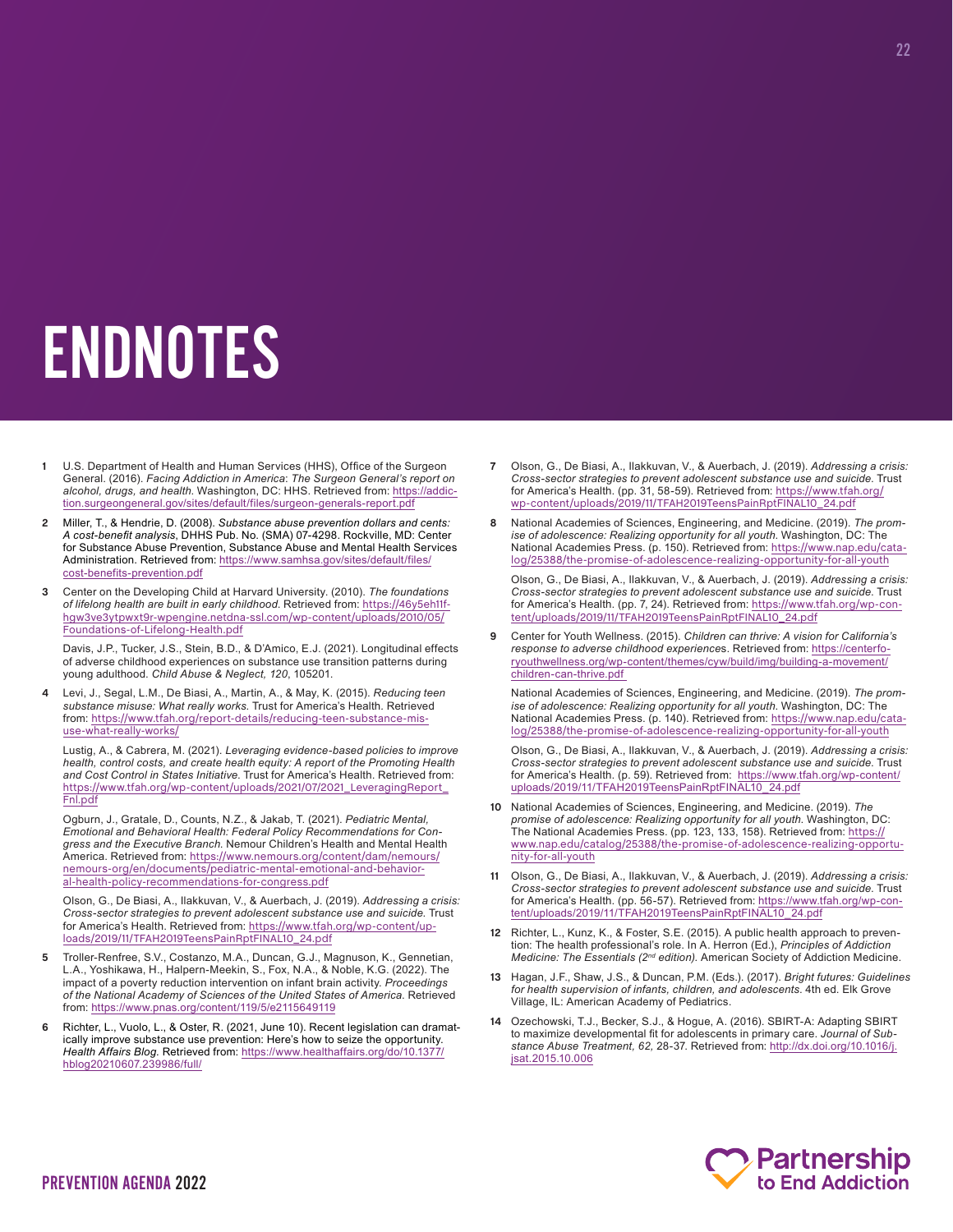- <span id="page-22-0"></span>**[15](#page-13-0)** Chi, F.W., Alexeeff, S., Ahmedani, B., Boscarino, J.A., Waitzfelder, B., Dugan, R., Frankland, T., Loree, A., & Sterling, S. (2021). Predicting adolescent alcohol and other drug problems using electronic health records data. *Journal of Substance Abuse Treatment*, *132*, 108487.
- **[16](#page-13-0)** Center for Youth Wellness. (2015). *Children can thrive: A vision for California's response to adverse childhood experience*s. Retrieved from: [https://centerfory](https://centerforyouthwellness.org/wp-content/themes/cyw/build/img/building-a-movement/children-can-thrive.pdf)[outhwellness.org/wp-content/themes/cyw/build/img/building-a-movement/](https://centerforyouthwellness.org/wp-content/themes/cyw/build/img/building-a-movement/children-can-thrive.pdf) [children-can-thrive.pdf](https://centerforyouthwellness.org/wp-content/themes/cyw/build/img/building-a-movement/children-can-thrive.pdf)
- **[17](#page-13-0)** Chi, F.W., Alexeeff, S., Ahmedani, B., Boscarino, J.A., Waitzfelder, B., Dugan, R., Frankland, T., Loree, A., & Sterling, S. (2021). Predicting adolescent alcohol and other drug problems using electronic health records data. *Journal of Substance Abuse Treatment*, *132*, 108487.
- **[18](#page-13-0)** Center on the Developing Child at Harvard University. (2010). *The foundations of lifelong health are built in early childhood*. Retrieved from: [https://46y5eh11f](https://46y5eh11fhgw3ve3ytpwxt9r-wpengine.netdna-ssl.com/wp-content/uploads/2010/05/Foundations-of-Lifelong-Health.pdf)[hgw3ve3ytpwxt9r-wpengine.netdna-ssl.com/wp-content/uploads/2010/05/](https://46y5eh11fhgw3ve3ytpwxt9r-wpengine.netdna-ssl.com/wp-content/uploads/2010/05/Foundations-of-Lifelong-Health.pdf) [Foundations-of-Lifelong-Health.pdf](https://46y5eh11fhgw3ve3ytpwxt9r-wpengine.netdna-ssl.com/wp-content/uploads/2010/05/Foundations-of-Lifelong-Health.pdf)

Council of Chief State School Officers. (2021). *Restart & recovery: Leveraging federal COVID relief funding & Medicaid to support student & staff wellbeing & connection: Opportunities for state education agencies.* Retrieved from: [https://](https://learning.ccsso.org/restart-recovery-leveraging-federal-covid-relief-funding-medicaid-to-support-student-staff-wellbeing-connection) [learning.ccsso.org/restart-recovery-leveraging-federal-covid-relief-fund](https://learning.ccsso.org/restart-recovery-leveraging-federal-covid-relief-funding-medicaid-to-support-student-staff-wellbeing-connection)[ing-medicaid-to-support-student-staff-wellbeing-connection](https://learning.ccsso.org/restart-recovery-leveraging-federal-covid-relief-funding-medicaid-to-support-student-staff-wellbeing-connection)

- **[19](#page-13-0)** Institute of Medicine. (1996). *Pathways of addiction: Opportunities in drug abuse research*. Washington, DC: The National Academies Press.
- **[20](#page-13-0)** Bruckner, T.A., Domina, T., Hwang, J.K., Gerlinger, J., Carpenter, C., & Wakefield, S. (2014). State-level education standards for substance use prevention programs in schools: A systematic content analysis. *Journal of Adolescent Health*, *54*(4), 467-473.

U.S. Department of Education, Office of Planning, Evaluation and Policy Development, Policy and Program Studies Service. (2011). *Prevalence and implementation fidelity of research-based prevention programs in public schools: Final report.* Washington, D.C.

- **[21](#page-13-0)** Levi, J., Segal, L.M., De Biasi, A., Martin, A., & May, K. (2015). *Reducing teen substance misuse: What really works*. Trust for America's Health. (p. 34). Retrieved from: [https://www.tfah.org/report-details/reducing-teen-sub](https://www.tfah.org/report-details/reducing-teen-substance-misuse-what-really-works/)[stance-misuse-what-really-works/](https://www.tfah.org/report-details/reducing-teen-substance-misuse-what-really-works/)
- **[22](#page-13-0)** National Academies of Sciences, Engineering, and Medicine. (2019). *The promise of adolescence: Realizing opportunity for all youth*. Washington, DC: The National Academies Press. (p. 200). Retrieved from: [https://www.nap.edu/cata](https://www.nap.edu/catalog/25388/the-promise-of-adolescence-realizing-opportunity-for-all-youth)[log/25388/the-promise-of-adolescence-realizing-opportunity-for-all-youth](https://www.nap.edu/catalog/25388/the-promise-of-adolescence-realizing-opportunity-for-all-youth)
- **[23](#page-13-0)** National Academies of Sciences, Engineering, and Medicine. (2019). *The promise of adolescence: Realizing opportunity for all youth*. Washington, DC:<br>The National Academies Press. (pp. 189, 234). Retrieved from: <u>[https://www.](https://www.nap.edu/catalog/25388/the-promise-of-adolescence-realizing-opportunity-for-all-youth)</u> [nap.edu/catalog/25388/the-promise-of-adolescence-realizing-opportuni](https://www.nap.edu/catalog/25388/the-promise-of-adolescence-realizing-opportunity-for-all-youth)[ty-for-all-youth](https://www.nap.edu/catalog/25388/the-promise-of-adolescence-realizing-opportunity-for-all-youth)

Olson, G., De Biasi, A., Ilakkuvan, V., & Auerbach, J. (2019). *Addressing a crisis: Cross-sector strategies to prevent adolescent substance use and suicide*. Trust for America's Health. (p. 46). Retrieved from: [https://www.tfah.org/wp-content/](https://www.tfah.org/wp-content/uploads/2019/11/TFAH2019TeensPainRptFINAL10_24.pdf) [uploads/2019/11/TFAH2019TeensPainRptFINAL10\\_24.pdf](https://www.tfah.org/wp-content/uploads/2019/11/TFAH2019TeensPainRptFINAL10_24.pdf)

- **[24](#page-14-0)** Sangoi, L. (2020). "*Whatever they do, I'm her comfort, I'm her protector": How the Foster System Has Become Ground Zero for the U.S. Drug War*. Movement for Family Power. Retrieved from Drug Policy Alliance's website: [https://drugpoli](https://drugpolicy.org/resource/MFPreport)[cy.org/resource/MFPreport](https://drugpolicy.org/resource/MFPreport)
- **[25](#page-14-0)** Child Welfare Information Gateway. (2020). *Plans of safe care for infants with prenatal substance exposure and their families*. Retrieved from: [https://www.](https://www.childwelfare.gov/pubPDFs/safecare.pdf) [childwelfare.gov/pubPDFs/safecare.pdf](https://www.childwelfare.gov/pubPDFs/safecare.pdf)

National Center on Substance Abuse and Child Welfare. *Plans of safe care*. Retrieved from:<https://ncsacw.samhsa.gov/topics/plans-of-safe-care.aspx>

- **[26](#page-14-0)** National Home Visiting Resource Center. *About home visiting*. Retrieved from: <https://nhvrc.org/yearbook/2021-yearbook/about-home-visiting/>
- **[27](#page-14-0)** Michalopoulos, C., Crowne, S.S., Portilla, X.A., Lee, H., Filene, J.H., Duggan, A., & Knox, V. (2019). *A summary of results from the MIHOPE and MIHOPE-Strong Start studies of evidence-based home visiting.* Department of Health and Human Services, Administration for Children and Families, Office of Planning, Research, and Evaluation. Retrieved from: [https://www.acf.hhs.gov/opre/report/](https://www.acf.hhs.gov/opre/report/summary-results-mihope-and-mihope-strong-start-studies-evidence-based-home-visiting) [summary-results-mihope-and-mihope-strong-start-studies-evidence-based](https://www.acf.hhs.gov/opre/report/summary-results-mihope-and-mihope-strong-start-studies-evidence-based-home-visiting)[home-visiting](https://www.acf.hhs.gov/opre/report/summary-results-mihope-and-mihope-strong-start-studies-evidence-based-home-visiting)
- **[28](#page-14-0)** National Academies of Sciences, Engineering, and Medicine. (2019). *The promise of adolescence: Realizing opportunity for all youth*. Washington, DC: The National Academies Press. (pp. 299, 313-315). Retrieved from: [https://](https://www.nap.edu/catalog/25388/the-promise-of-adolescence-realizing-opportunity-for-all-youth) [www.nap.edu/catalog/25388/the-promise-of-adolescence-realizing-opportuni](https://www.nap.edu/catalog/25388/the-promise-of-adolescence-realizing-opportunity-for-all-youth)[ty-for-all-youth](https://www.nap.edu/catalog/25388/the-promise-of-adolescence-realizing-opportunity-for-all-youth)
- **[29](#page-14-0)** National Academies of Sciences, Engineering, and Medicine. (2019). *The promise of adolescence: Realizing opportunity for all youth*. Washington, DC: The National Academies Press. (p. 314). Retrieved from: [https://www.nap.edu/](https://www.nap.edu/catalog/25388/the-promise-of-adolescence-realizing-opportunity-for-all-youth) [catalog/25388/the-promise-of-adolescence-realizing-opportunity-for-all-youth](https://www.nap.edu/catalog/25388/the-promise-of-adolescence-realizing-opportunity-for-all-youth)
- **[30](#page-14-0)** Elkington, K.S., Lee, J., Brooks, C., Watkins, J., & Wasserman, G.A. (2020). Failing between two systems of care: Engaging families, behavioral health and the justice systems to increase uptake of substance use treatment in youth on probation. *Journal of Substance Abuse Treatment,* 112, 49-59.
- **[31](#page-14-0)** Elkington, K.S., Lee, J., Brooks, C., Watkins, J., & Wasserman, G.A. (2020). Failing between two systems of care: Engaging families, behavioral health and the justice systems to increase uptake of substance use treatment in youth on probation. *Journal of Substance Abuse Treatment, 112,* 49-59.

National Academies of Sciences, Engineering, and Medicine. (2019). *The promise of adolescence: Realizing opportunity for all youth*. Washington, DC: The National Academies Press. (pp. 299, 313-315). Retrieved from: [https://](https://www.nap.edu/catalog/25388/the-promise-of-adolescence-realizing-opportunity-for-all-youth) [www.nap.edu/catalog/25388/the-promise-of-adolescence-realizing-opportuni](https://www.nap.edu/catalog/25388/the-promise-of-adolescence-realizing-opportunity-for-all-youth)[ty-for-all-youth](https://www.nap.edu/catalog/25388/the-promise-of-adolescence-realizing-opportunity-for-all-youth)

- **[32](#page-14-0)** Funk, R., Knudsen, H.K., McReynolds, L.S., Bartkowski, J.P., Elkington, K.S., Steele, E.H., Sales, J.M., & Scott, C.K. (2020). Substance use prevention services in juvenile justice and behavioral health: Results from a national survey. *Health & Justice*, *8*, 11.
- **[33](#page-16-0)** Amaro, H., Sanchez, M., Bautista, T., & Cox, R. (2021). Social vulnerabilities for substance use: Stressors, socially toxic environments, and discrimination and racism. *Neuropharmacology, 188*, 108518.

National Academies of Sciences, Engineering, and Medicine. (2019). *The promise of adolescence: Realizing opportunity for all youth.* Washington, DC:<br>The National Academies Press. (pp. 131-132, 265). Retrieved from: <u>[https://www.](https://www.nap.edu/catalog/25388/the-promise-of-adolescence-realizing-opportunity-for-all-youth)</u> [nap.edu/catalog/25388/the-promise-of-adolescence-realizing-opportuni](https://www.nap.edu/catalog/25388/the-promise-of-adolescence-realizing-opportunity-for-all-youth)[ty-for-all-youth](https://www.nap.edu/catalog/25388/the-promise-of-adolescence-realizing-opportunity-for-all-youth)

Olson, G., De Biasi, A., Ilakkuvan, V., & Auerbach, J. (2019). *Addressing a crisis: Cross-sector strategies to prevent adolescent substance use and suicide*. Trust for America's Health. (pp. 16, 38). Retrieved from: [https://www.tfah.org/wp-con](https://www.tfah.org/wp-content/uploads/2019/11/TFAH2019TeensPainRptFINAL10_24.pdf)[tent/uploads/2019/11/TFAH2019TeensPainRptFINAL10\\_24.pdf](https://www.tfah.org/wp-content/uploads/2019/11/TFAH2019TeensPainRptFINAL10_24.pdf)

**[34](#page-16-0)** Amaro, H., Sanchez, M., Bautista, T., & Cox, R. (2021). Social vulnerabilities for substance use: Stressors, socially toxic environments, and discrimination and racism. *Neuropharmacology, 188*, 108518.

Gibbons, F.X., Etcheverry, P.E., Stock, M.L., Gerrard, M., Weng, C.Y., Kiviniemi, M., & O'Hara, R. (2010). Exploring the link between racial discrimination and substance use: What mediates? What buffers? *Journal of Personality and Social Psychology*, *99*(5), 785–801.

**[35](#page-16-0)** McCabe, S.E., Bostwick, W.B., Hughes, T.L., West, B.T., & Boyd, C.J. (2010). The relationship between discrimination and substance use disorders among lesbian, gay, and bisexual adults in the United States. *American Journal of Public Health*, *100*(10), 1946–1952.

National Academies of Sciences, Engineering, and Medicine. (2019). *The promise of adolescence: Realizing opportunity for all youth*. Washington, DC: The National Academies Press. (pp. 109-110, 131-132). Retrieved from: [https://](https://www.nap.edu/catalog/25388/the-promise-of-adolescence-realizing-opportunity-for-all-youth) [www.nap.edu/catalog/25388/the-promise-of-adolescence-realizing-opportuni](https://www.nap.edu/catalog/25388/the-promise-of-adolescence-realizing-opportunity-for-all-youth)[ty-for-all-youth](https://www.nap.edu/catalog/25388/the-promise-of-adolescence-realizing-opportunity-for-all-youth)

- **[36](#page-16-0)** Ryan, C., Russell, S.T., Huebner, D., Diaz, R., & Sanchez, J. (2010). Family acceptance in adolescence and the health of LGBT young adults. *Journal of Child and Adolescent Psychiatric Nursing,* 23(4), 205-213.
- **[37](#page-16-0)** Gibbons, F.X., Etcheverry, P.E., Stock, M.L., Gerrard, M., Weng, C.Y., Kiviniemi, M., & O'Hara, R. (2010). Exploring the link between racial discrimination and substance use: What mediates? What buffers? *Journal of Personality and Social Psychology*, *99*(5), 785–801.
- **[38](#page-17-0)** Amaro, H., Sanchez, M., Bautista, T., & Cox, R. (2021). Social vulnerabilities for substance use: Stressors, socially toxic environments, and discrimination and racism. *Neuropharmacology, 188*, 108518.
- **[39](#page-17-0)** Shrider, E.A., Kollar, M., Chen, F., & Semega, J. (2021). Income and Poverty in the United States: 2020. *United States Census Bureau.* Retrieved from [https://](https://www.census.gov/library/publications/2021/demo/p60-273.html) [www.census.gov/library/publications/2021/demo/p60-273.html](https://www.census.gov/library/publications/2021/demo/p60-273.html)

U.S. Census Bureau, Current Population Survey. *1960 to 2020 annual social and economic supplement*. Retrieved from: [www.census.gov](http://www.census.gov)

- **[40](#page-17-0)** Garfield, R., Orgera, K., & Damico, A. (2019). *The Uninsured and the ACA: A Primer.* Kaiser Family Foundation. Retrieved from: [https://files.kff.org/attach](https://files.kff.org/attachment/The-Uninsured-and-the-ACA-A-Primer-Key-Facts-about-Health-Insurance-and-the-Uninsured-amidst-Changes-to-the-Affordable-Care-Act)[ment/The-Uninsured-and-the-ACA-A-Primer-Key-Facts-about-Health-Insur](https://files.kff.org/attachment/The-Uninsured-and-the-ACA-A-Primer-Key-Facts-about-Health-Insurance-and-the-Uninsured-amidst-Changes-to-the-Affordable-Care-Act)[ance-and-the-Uninsured-amidst-Changes-to-the-Affordable-Care-Act](https://files.kff.org/attachment/The-Uninsured-and-the-ACA-A-Primer-Key-Facts-about-Health-Insurance-and-the-Uninsured-amidst-Changes-to-the-Affordable-Care-Act)
- **[41](#page-17-0)** Powell, L.M., Slater, S., Mirtcheva, D., Bao, Y., & Chaloupka, F.J. (2007). Food store availability and neighborhood characteristics in the United States. *Preventive Medicine, 44*(3), 189-195.

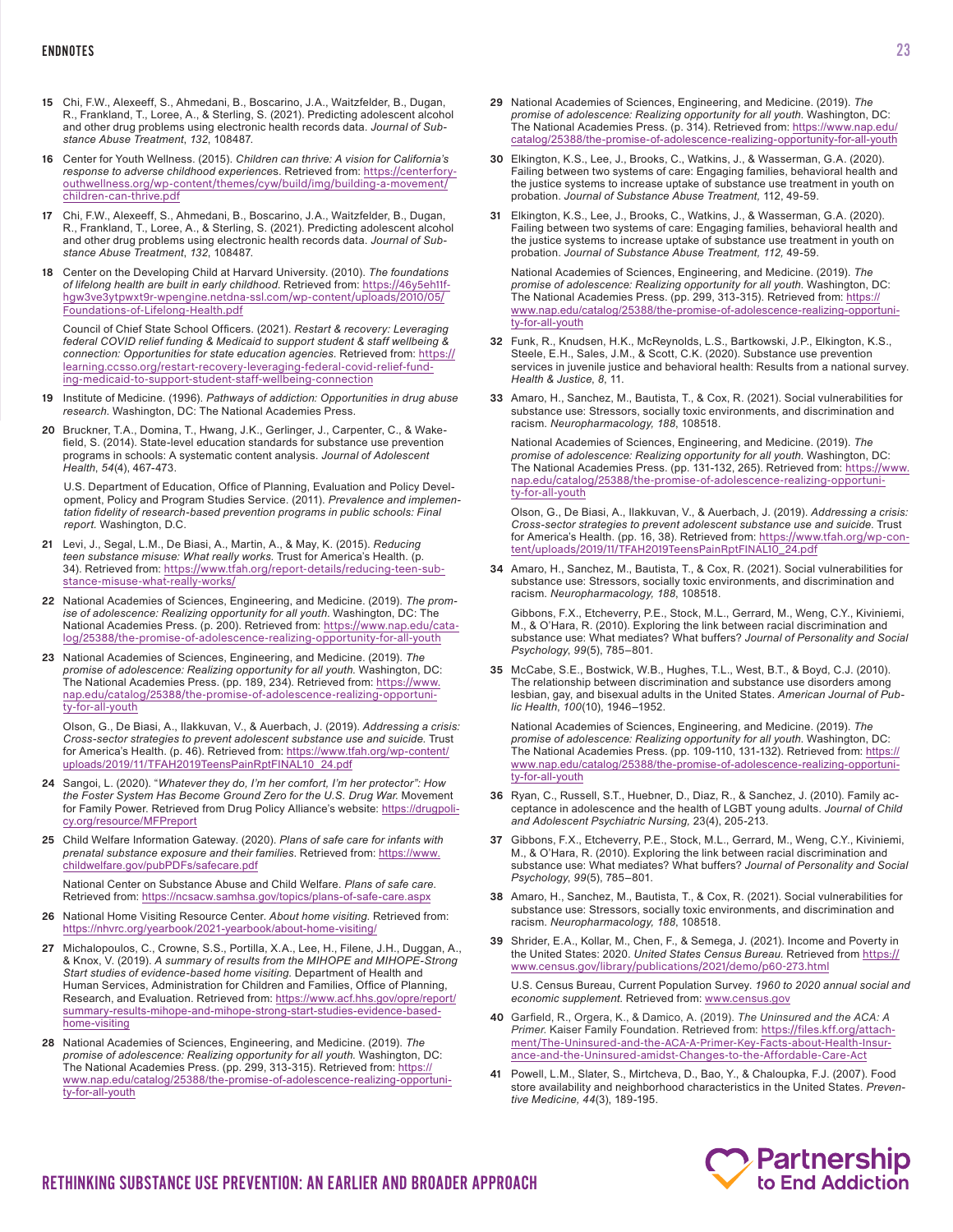- <span id="page-23-0"></span>**[42](#page-17-0)** The Pew Charitable Trusts. (2010). *Collateral costs: Incarceration's effect on economic mobility*. Washington, DC: The Pew Charitable Trusts.
- **[43](#page-17-0)** National Academies of Sciences, Engineering, and Medicine. (2019). *The promise of adolescence: Realizing opportunity for all youth*. Washington, DC: The National Academies Press (p. 120). Retrieved from: [https://www.nap.edu/cata](https://www.nap.edu/catalog/25388/the-promise-of-adolescence-realizing-opportunity-for-all-youth)[log/25388/the-promise-of-adolescence-realizing-opportunity-for-all-youth](https://www.nap.edu/catalog/25388/the-promise-of-adolescence-realizing-opportunity-for-all-youth)
- **[44](#page-17-0)** Olson, G., De Biasi, A., Ilakkuvan, V., & Auerbach, J. (2019). *Addressing a crisis: Cross-sector strategies to prevent adolescent substance use and suicide*. Trust for America's Health. (p. 37). Retrieved from: [https://www.tfah.org/wp-content/](https://www.tfah.org/wp-content/uploads/2019/11/TFAH2019TeensPainRptFINAL10_24.pdf) [uploads/2019/11/TFAH2019TeensPainRptFINAL10\\_24.pdf](https://www.tfah.org/wp-content/uploads/2019/11/TFAH2019TeensPainRptFINAL10_24.pdf)
- **[45](#page-17-0)** Barnett, S., Carolan, M., & Johns, D. (2013). *Equity and excellence: African-American children's access to quality preschool*. Center on Enhancing Early Learning Outcomes, National Institute for Early Education Research, Rutgers University*.* Retrieved from: <https://eric.ed.gov/?id=ED555720>
- **[46](#page-17-0)** Flores, G., Olson, L., & Tomany-Korman, S.C. (2005). Racial and ethnic disparities in early childhood health and health care. *Pediatrics, 115*(2), e183-193.

Quintana, S.M., Aboud, F.E., Chao, R.K., Contreras-Grau, J., Cross, W.E., Hudley, C., Hughes, D., Liben, L.S., Nelson-Le Gall, S., & Vietze, D.L. (2006). Race, ethnicity, and culture in child development: Contemporary research and future directions. *Child Development, 77*(5), 1129-1141.

- **[47](#page-17-0)** Odom Walker, K., Rising, J., & Gratale, D. (2021, April 21). Creating an agenda for children's resiliency and health. *Health Affairs Blog.* Retrieved from: [https://](https://www.healthaffairs.org/do/10.1377/hblog20210420.141375/full/) [www.healthaffairs.org/do/10.1377/hblog20210420.141375/full/](https://www.healthaffairs.org/do/10.1377/hblog20210420.141375/full/)
- **[48](#page-17-0)** Marr, C., Cox, K., Hingtgen, S., Windham, K., & Sherman, A. (2021). *House COVID relief bill includes critical expansions of Child Tax Credit and EIT*C. Center on Budget and Policy Priorities. Retrieved from: [https://www.cbpp.org/](https://www.cbpp.org/research/federal-tax/house-covid-relief-bill-includes-critical-expansions-of-child-tax-credit-and) [research/federal-tax/house-covid-relief-bill-includes-critical-expansions-of](https://www.cbpp.org/research/federal-tax/house-covid-relief-bill-includes-critical-expansions-of-child-tax-credit-and)[child-tax-credit-and](https://www.cbpp.org/research/federal-tax/house-covid-relief-bill-includes-critical-expansions-of-child-tax-credit-and)
- **[49](#page-17-0)** Lee, J.G.L., Henriksen, L., Rose, S.W., Moreland-Russell, S., & Ribisl, K.M. (2015). A systematic review of neighborhood disparities in point-of-sale tobacco marketing. *American Journal of Public Health, 105*(9), e8-e18. Retrieved from: <https://www.ncbi.nlm.nih.gov/pmc/articles/PMC4529779/>

The Center on Alcohol Marketing and Youth at Johns Hopkins Bloomberg School of Public Health. (2012). *Exposure of African-American youth to alcohol advertising, 2008 and 2009.* Retrieved from: [https://wwwapp.bumc.bu.edu/](https://wwwapp.bumc.bu.edu/BEDAC_Camy/_docs/resources/reports/alcohol-advertising-monitoring/exposure-aa-youth-alcohol-advertising-08-09.pdf) [BEDAC\\_Camy/\\_docs/resources/reports/alcohol-advertising-monitoring/expo](https://wwwapp.bumc.bu.edu/BEDAC_Camy/_docs/resources/reports/alcohol-advertising-monitoring/exposure-aa-youth-alcohol-advertising-08-09.pdf)[sure-aa-youth-alcohol-advertising-08-09.pdf](https://wwwapp.bumc.bu.edu/BEDAC_Camy/_docs/resources/reports/alcohol-advertising-monitoring/exposure-aa-youth-alcohol-advertising-08-09.pdf)

**[50](#page-18-0)** Hernandez, C. (2019, October 14). We need more data to understand the impact of mass incarceration on Latinx communities. *Vera Institute of Justice Think Justice Blog*. Retrieved from: [https://www.vera.org/blog/we-need-more-data-to](https://www.vera.org/blog/we-need-more-data-to-understand-the-impact-of-mass-incarceration-on-latinx-communities)[understand-the-impact-of-mass-incarceration-on-latinx-communities](https://www.vera.org/blog/we-need-more-data-to-understand-the-impact-of-mass-incarceration-on-latinx-communities)

Hinton, E., Henderson, L. & Reed, C. (2018). *An Unjust Burden: The Disparate Treatment of Black Americans in the Criminal Justice System.* Vera Institute of Justice. Retrieved from: [https://www.vera.org/downloads/publications/for-the-re](https://www.vera.org/downloads/publications/for-the-record-unjust-burden-racial-disparities.pdf)[cord-unjust-burden-racial-disparities.pdf](https://www.vera.org/downloads/publications/for-the-record-unjust-burden-racial-disparities.pdf)

Volkow, N.D. (2021, April 27). Addiction should be treated, not penalized. *Health Affairs Forefront*. Retrieved from: https://www.healthaffairs.org/do/10.1377/forefront.20210421.168499/full

- **[51](#page-18-0)** Amaro, H., Sanchez, M., Bautista, T., & Cox, R. (2021). Social vulnerabilities for substance use: Stressors, socially toxic environments, and discrimination and racism. *Neuropharmacology, 188*, 108518.
- **[52](#page-18-0)** Dettlaff, A.J., Weber, K., Pendleton, M., Boyd, R., Bettencourt, B., & Burton, L. (2020). It is not a broken system, it is a system that needs to be broken: The upEND movement to abolish the child welfare system. *Journal of Public Child Welfare, 14(5)*, 500-517.
- **[53](#page-18-0)** Fettes, D.L., Aarons, G.A., & Green, A.E. (2013). Higher rates of adolescent substance use in child welfare versus community populations in the United States. *Journal of Studies on Alcohol and Drugs*, *74*(6), 825-834.
- **[54](#page-18-0)** Dettlaff, A.J., Weber, K., Pendleton, M., Boyd, R., Bettencourt, B., & Burton, L. (2020). It is not a broken system, it is a system that needs to be broken: The upEND movement to abolish the child welfare system. *Journal of Public Child Welfare, 14(5)*, 500-517.

National Council of Juvenile and Family Court Judges. (2017). *Disproportionality*  rates for children of color in foster care. Retrieved from: [https://www.ncjfcj.org/](https://www.ncjfcj.org/wp-content/uploads/2017/09/NCJFCJ-Disproportionality-TAB-2015_0.pdf) [wp-content/uploads/2017/09/NCJFCJ-Disproportionality-TAB-2015\\_0.pdf](https://www.ncjfcj.org/wp-content/uploads/2017/09/NCJFCJ-Disproportionality-TAB-2015_0.pdf)

**[55](#page-18-0)** Dettlaff, A.J., Weber, K., Pendleton, M., Boyd, R., Bettencourt, B., & Burton, L. (2020). It is not a broken system, it is a system that needs to be broken: The upEND movement to abolish the child welfare system. *Journal of Public Child Welfare, 14(5)*, 500-517.

- **[56](#page-18-0)** Riddle, T., & Sinclair, S. (2019). Racial disparities in school-based disciplinary actions are associated with county-level rates of racial bias. *Proceedings of the National Academy of Sciences of the United States of America*, *116*(17), 8255–8260. Retrieved from:<https://doi.org/10.1073/pnas.1808307116>
- **[57](#page-18-0)** Lee, H., & Henry, K. L. (2022). Adolescent substance use prevention: Longterm benefits of school engagement. *The Journal of School Health*, 10.1111/ josh.13133.
- **[58](#page-18-0)** National Academies of Sciences, Engineering, and Medicine. (2019). *The promise of adolescence: Realizing opportunity for all youth*. Washington, DC: The National Academies Press. (pp. 104-105, 311). Retrieved from: [https://www.](https://www.nap.edu/catalog/25388/the-promise-of-adolescence-realizing-opportunity-for-all-youth) [nap.edu/catalog/25388/the-promise-of-adolescence-realizing-opportuni](https://www.nap.edu/catalog/25388/the-promise-of-adolescence-realizing-opportunity-for-all-youth)[ty-for-all-youth](https://www.nap.edu/catalog/25388/the-promise-of-adolescence-realizing-opportunity-for-all-youth)
- **[59](#page-18-0)** Meredith, L.S., Ewing, B.A., Stein, B.D., Shadel, W.G., Holliday, S.B., Parast, L., & D'Amico, E.J. (2018). Influence of mental health and alcohol or other drug use risk on adolescent reported care received in primary care settings. *BMC Family Practice, 19*(10). Retrieved from: [https://bmcprimcare.biomedcentral.com/](https://bmcprimcare.biomedcentral.com/articles/10.1186/s12875-017-0689-y) [articles/10.1186/s12875-017-0689-y](https://bmcprimcare.biomedcentral.com/articles/10.1186/s12875-017-0689-y)

National Academies of Sciences, Engineering, and Medicine. (2019). *The promise of adolescence: Realizing opportunity for all youth*. Washington, DC: The National Academies Press. (p. 134). Retrieved from: [https://www.nap.edu/cata](https://www.nap.edu/catalog/25388/the-promise-of-adolescence-realizing-opportunity-for-all-youth)[log/25388/the-promise-of-adolescence-realizing-opportunity-for-all-youth](https://www.nap.edu/catalog/25388/the-promise-of-adolescence-realizing-opportunity-for-all-youth)

**[60](#page-18-0)** National Academies of Sciences, Engineering, and Medicine. (2019). *The promise of adolescence: Realizing opportunity for all youth*. Washington, DC: The National Academies Press. (p. 135). Retrieved from: [https://www.nap.edu/cata](https://www.nap.edu/catalog/25388/the-promise-of-adolescence-realizing-opportunity-for-all-youth)[log/25388/the-promise-of-adolescence-realizing-opportunity-for-all-youth](https://www.nap.edu/catalog/25388/the-promise-of-adolescence-realizing-opportunity-for-all-youth)